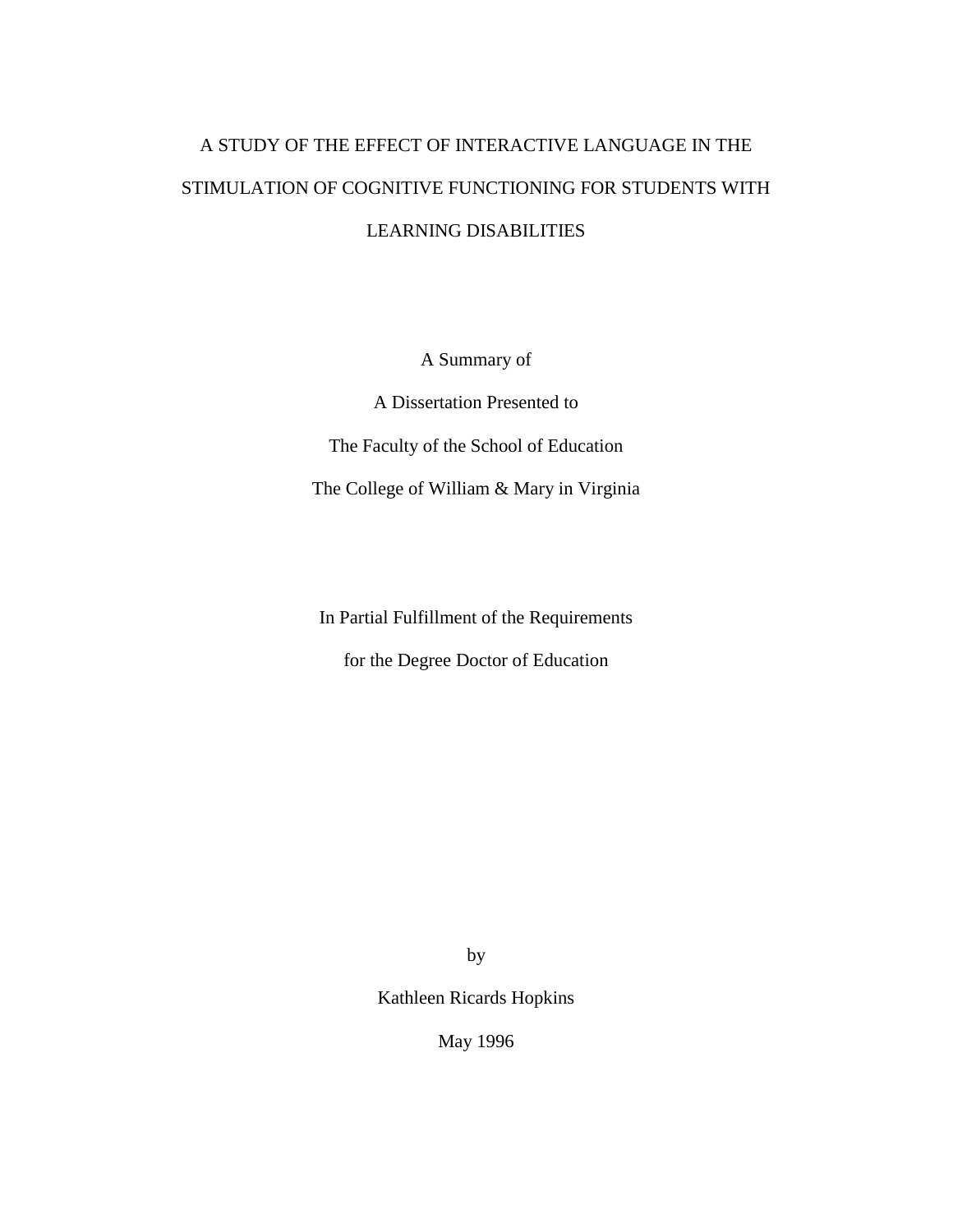#### Introduction

Historically, researchers have attempted to identify a unified condition and a single, encompassing definition of learning disabilities (LD). Each has been elusive due to the dynamic complexity of both the problems and the applied solutions. Thus, critics have challenged both the conceptualizations and operational definitions that have guided research and practice in the field of learning disabilities over the past 20 years (Adelman, 1994; Lyon & Moats, 1993).

The diversity of perspectives and range of indicators presented by individuals with learning disabilities both plague and enhance the field of learning disabilities. Controversy surrounding the appropriate treatment for these students continues to abound.

In recent years, a prevailing philosophy has encouraged the position that much of the difficulty of individuals with learning disabilities lies within the educational environment (e.g., inappropriate instruction or materials), rather than within the student (Adelman, 1994). This perspective brings into question the need to be concerned about an inherent physiological basis for LD. Emerging evidence seems to indicate a distinct anatomy of learning disabilities related to brain structure and functioning. Semrud-Clikeman and Hynd (1994) cited recent research on the beginning efforts to relate brain structure to neurolinguistic functioning. Their data suggest a relationship between anomalies in brain structure and deficits in reading skills. These findings point to the interactive effect of systems within the brain needed to perform highly complex functions such as reading and writing.

Educational, psychological, and biomedical approaches to LD have often been parallel rather than integrated (Swanson & Keogh, 1990). Because the field of LD has lacked clear definition, specific disciplines have grappled with various aspects of the condition. For example, research funded by the Department of Education has been directed primarily at organizational and policy concerns. Psychological research has focused mainly upon identification and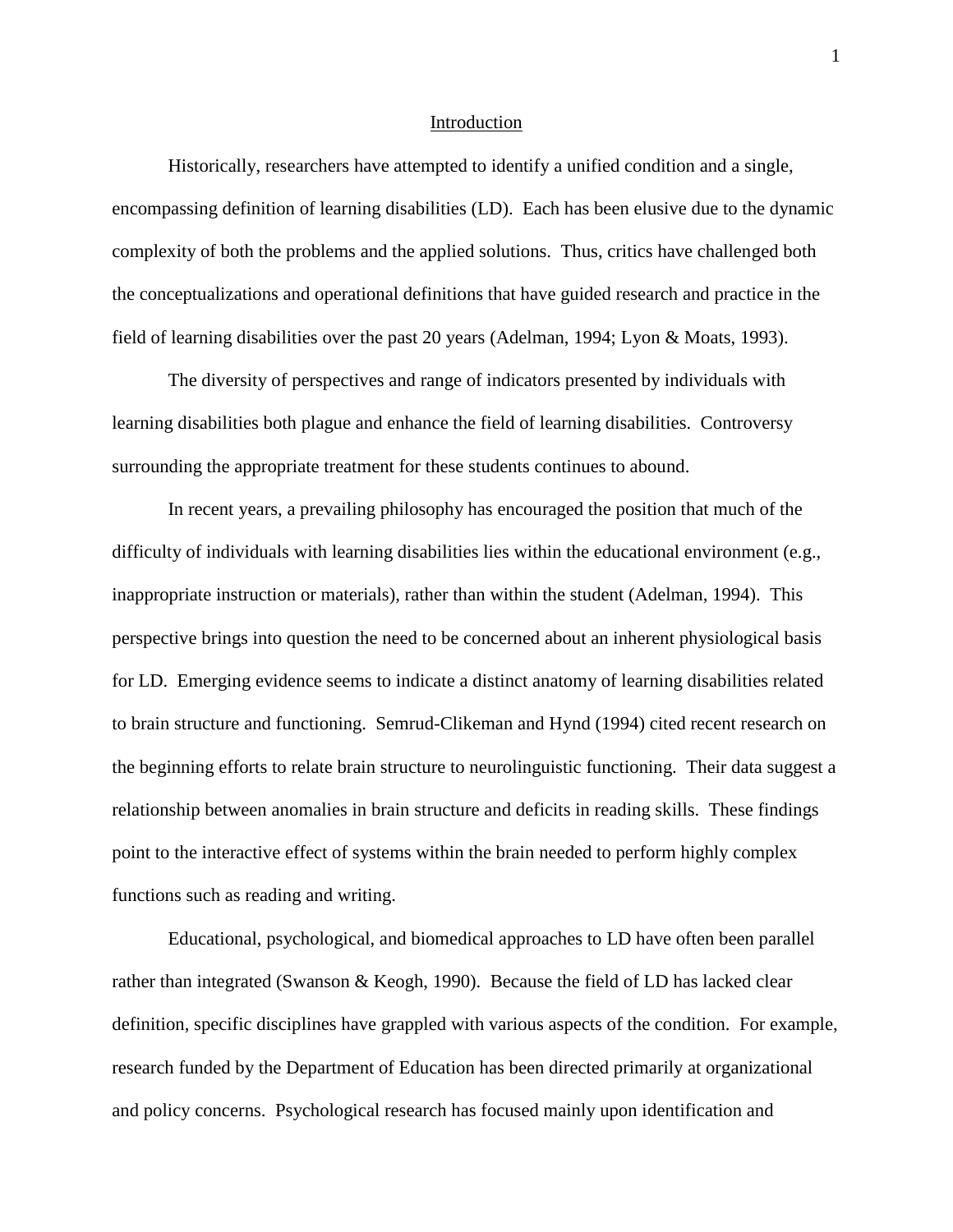classification issues (Swanson & Keogh, 1990), whereas biomedical research has investigated the physiology of LD (Duane & Gray, 1991).

In the past 10 years, considerable advances in research have produced technologies that allow educators a glimpse into the inner workings of the human brain. Rapidly growing knowledge of brain anatomy confirms that the brain is an organized structure containing consistent, discrete areas interconnected by fiber pathways (Galaburda, 1991). A clearer understanding of the dynamic complexity of the human brain appears to be a key factor in both the diagnosis and treatment of learning disabilities (Restak, 1994; Semrud-Clikeman & Hynd, 1994).

Further, current theory in the field of neurology suggests that complex behaviors such as reading and writing arise from the interaction of functional systems with the brain (Golden, 1991; Restak, 1994). For example, recent research utilizing neuroimaging techniques such as positron emission tomography (PET), magnetic resonance imaging (MRI), and computerized axial tomography (CAT) scans indicates that connections between systems in individuals with learning disabilities may be inefficient (Semrud-Clikeman & Hynd, 1994). Further, studies of post-mortem brains are beginning to yield distinct characteristics in those diagnosed LD (Duane & Gray, 1991).

Educators are beginning to take note of the developing science of neuropsychology, that is, the assigning of functions to specific areas of the brain. As a result, articles on brain functioning are appearing in educational journals. In the case of special education, the field is beginning to link this research with early findings relative to the physiology of learning (Branch, Cohen, & Hynd, 1995; Caine & Caine, 1991; Das, Mishra, & Pool, 1995).

To date, research in the LD field has consisted primarily of "single-shot" investigations (Lyon & Moats, 1993), comparing students achieving normally with students with learning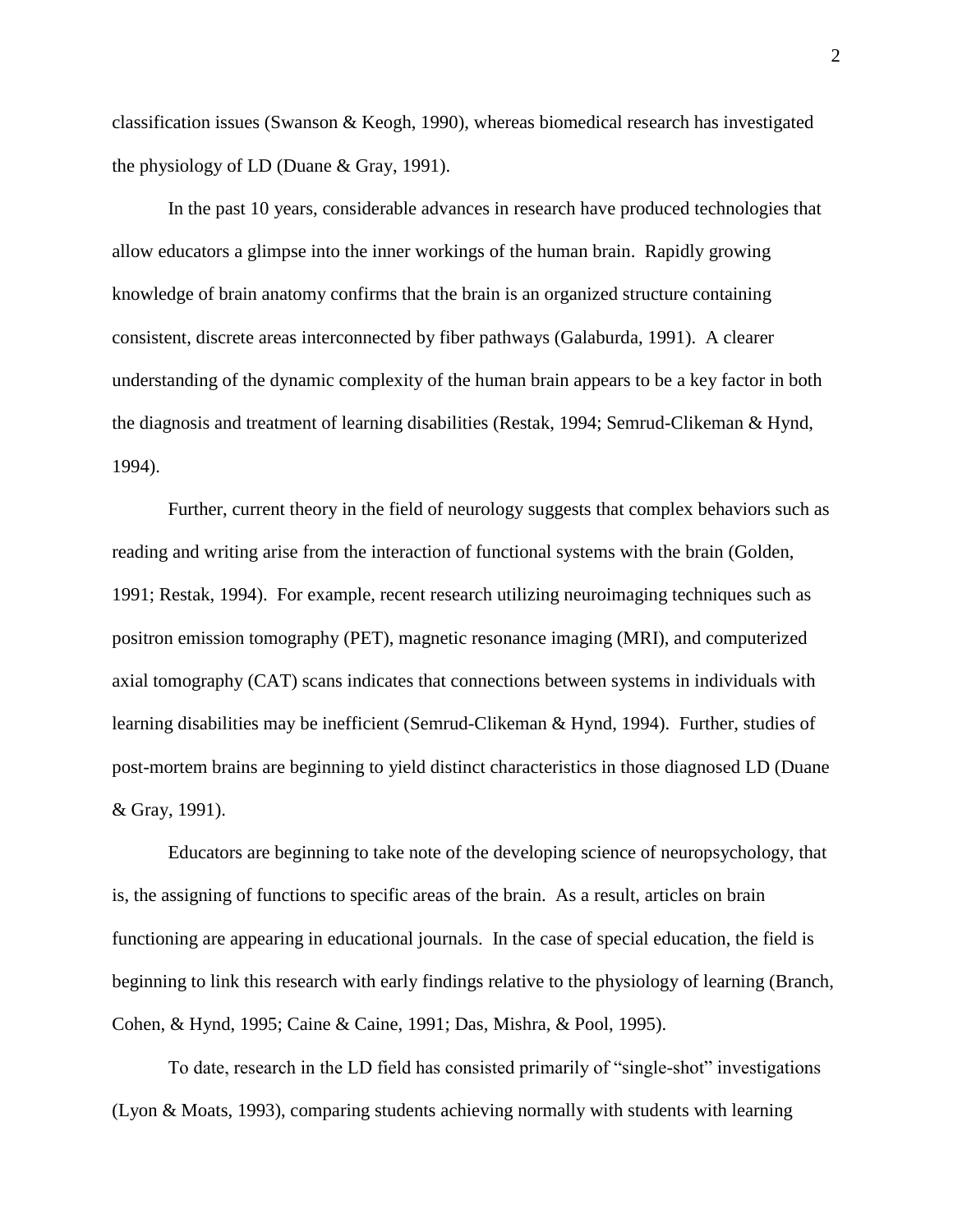disabilities on one or more dependent variables at one point in time. It appears that educators have attempted to oversimplify the difficulties encountered by students with learning disabilities. Thus, research focused upon only one aspect of learning such as attention, perception or memory does not seem to take into account the dynamic functioning of inter-dependent neurological systems (Luria, 1981).

Perhaps the time has come for LD to be viewed as a set of related but partially independent conditions with a number of possible causes (Keogh, 1990). Such a perspective would allow the educator to deal with a diversity of symptoms and confirm the legitimacy of variation within and between students. To that end, educators must complete two critical tasks. First, we must impose a certain order on the variation of student learning needs. Second, we must develop and test effective interventions. It is time to expand and enlarge upon the understandings in the field of learning disabilities reached to date. Potentially, increased collaboration between education and neuropsychology will yield new insights and effective treatment programs for learning disabilities.

## Justification for the Study

Although the number of students with LD who receive diplomas has increased (Seventeenth Annual Report to Congress, 1995), most interventions for students with learning disabilities have yielded disappointing results (Adelman, 1994). For example, in a review of both recent and earlier studies of interventions for LD, Spreen (1988) found only one study that showed positive results. Some evidence suggests that most interventions have lacked intensity, have adapted a one-dimensional or watered-down educational approach, or have attempted to "fix" specific modalities of inefficient functioning (Keogh, 1990; Kronick, 1988; Martin, 1993). Brain-behavior studies seem to support the position that cognitive functioning can be enhanced through effective instruction (Bakker, Licht, & Kappers, 1995; Caine & Caine, 1991; Feuerstein,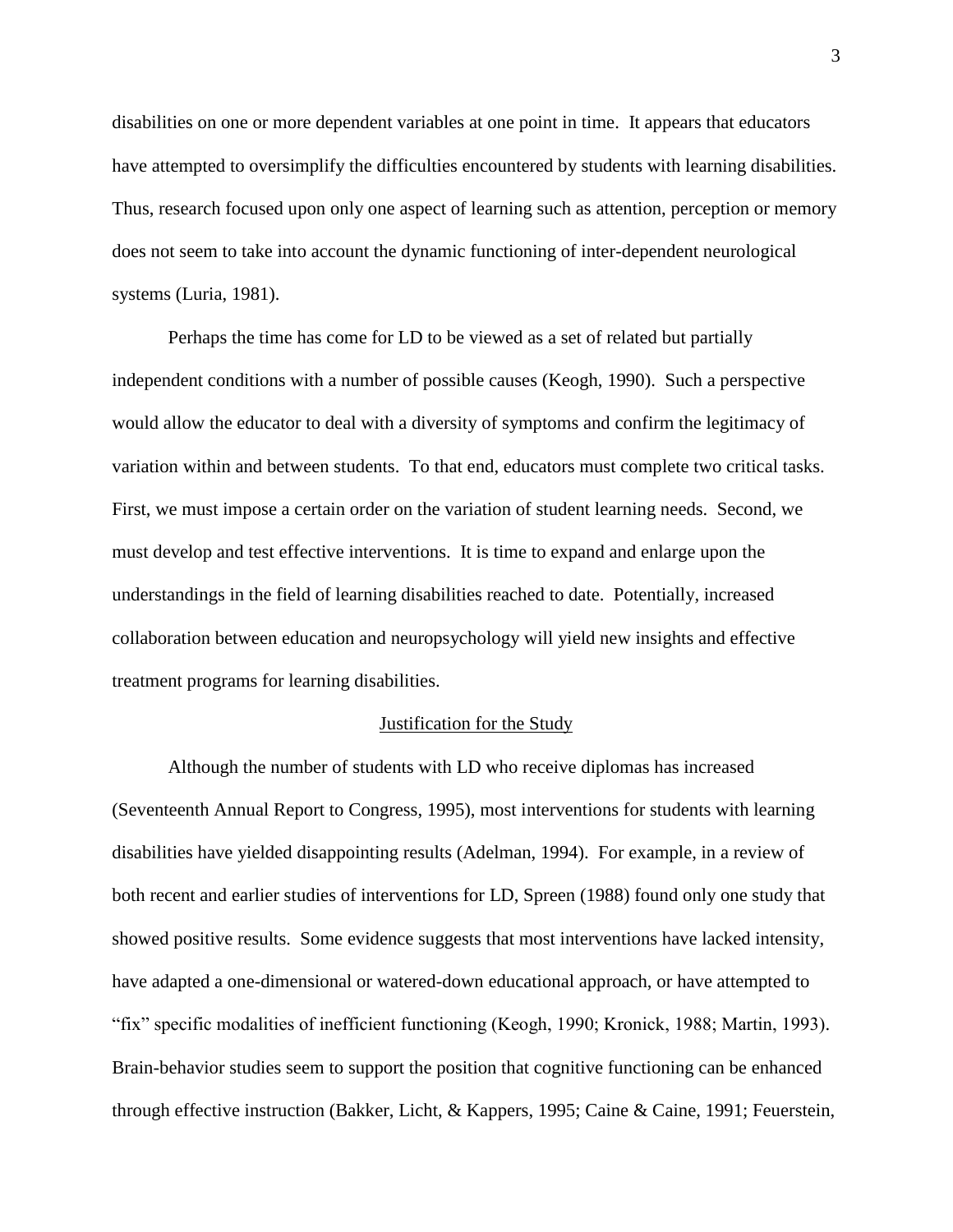Hoffman, Egozi, & Shachar-Segev, 1994). For example, it appears that structured verbal interchanges between teachers and students can effectively direct and enhance cognitive development (Das et al., 1995; Luria, 1973; Vygotsky, 1962/1975).

The current study will approach the field of learning disabilities from the standpoint that learning disabilities are a result of physiological or neurological dysfunction. This position is based upon the following assumptions:

- 1. Learning is an intrinsic, active process influenced by both interactive and inner (unspoken) language (Das et al., 1995; Luria, 1966, 1973; Vygotsky, 1962/1975).
- 2. Students with LD need intensive stimulation of interactive cognitive systems in order to improve mental processing (Bakker et al., 1995; Feuerstein, 1994; Kronick, 1988; Luria, 1966, 1973; Presseisen & Kozulin, 1994; Vygotsky, 1962/1975).
- 3. Both distal (hereditary) and proximal (environmental) etiological factors in LD can be negated through dynamic mediation, the verbal interaction between teacher and student (Feuerstein et al., 1994; Presseisen & Kozulin, 1994).
- 4. Interhemispheric collaboration, or the effective communication across the brain's hemispheres, is essential for efficient cognitive processing (Bakker et al., 1995; Levy, 1985; Semrud-Clikeman & Hynd, 1994).

## Statement of the Problem

This study will investigate the effects of five core instructional techniques that require the use of precise and accurate verbalization by students with learning disabilities as a means of improving cognitive functioning. Specifically, it is hypothesized that a direct and focused intervention incorporating interactive dialogue between educational therapists and students working in individualized settings will stimulate improvements in reading, spelling and arithmetic skills. Additionally, it is hypothesized that intensive intervention will lead to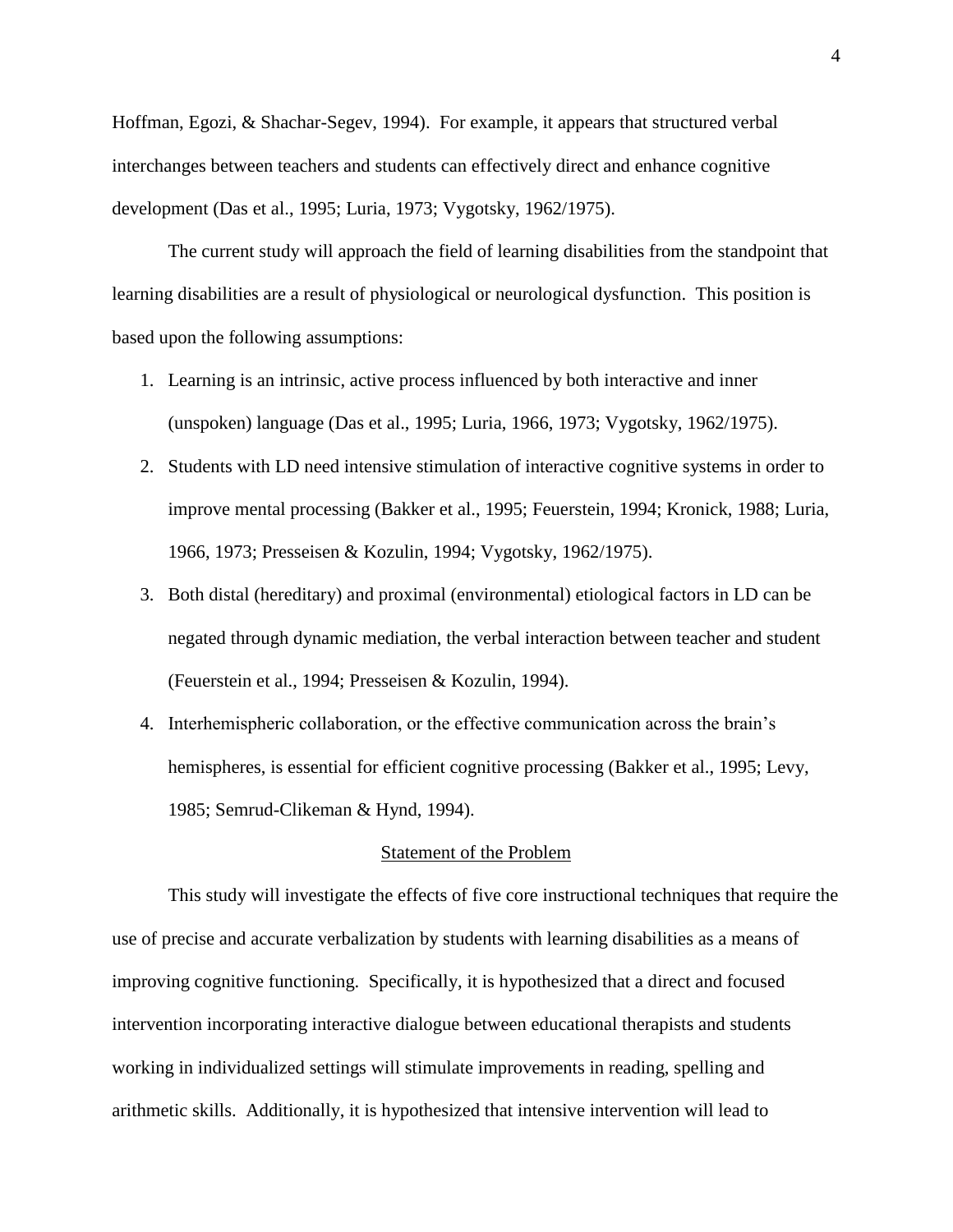improvements in verbal, nonverbal, and general cognitive functioning.

# Research Questions

This study will investigate and test the validity of an intervention program for students with LD. Specifically, the interactive effects of five core instructional techniques that incorporate precise and accurate oral language production will be examined. The proposed integrative model will be measured through test score differences on pre- and posttest measures.

Students with LD in an experimental group completed a three-year program of intensive stimulation of cognitive functioning through the interactive effect of five core techniques designed and developed by the National Institute for Learning Disabilities (NILD). Control group students with LD did not participate in the intervention.

The following general hypotheses are offered. It is hypothesized that the experimental group of students will demonstrate significant improvement in: (a) reading words in isolation as measured by a standardized reading test; (b) spelling as measured by a standardized spelling test; (c) arithmetic as measured by a standardized arithmetic test; (d) general cognitive functioning as measured by a standardized test of general intelligence; (e) verbal cognitive functioning as measured by a standardized test of verbal intelligence; and (f) nonverbal cognitive functioning as measured by a standardized test of nonverbal intelligence.

The specific assessment measures used in the study include the Wide Range Achievement Test - Revised (WRAT-R) (1984) and the Detroit Tests of Learning Aptitude - Second Edition (DTLA-2) (1985).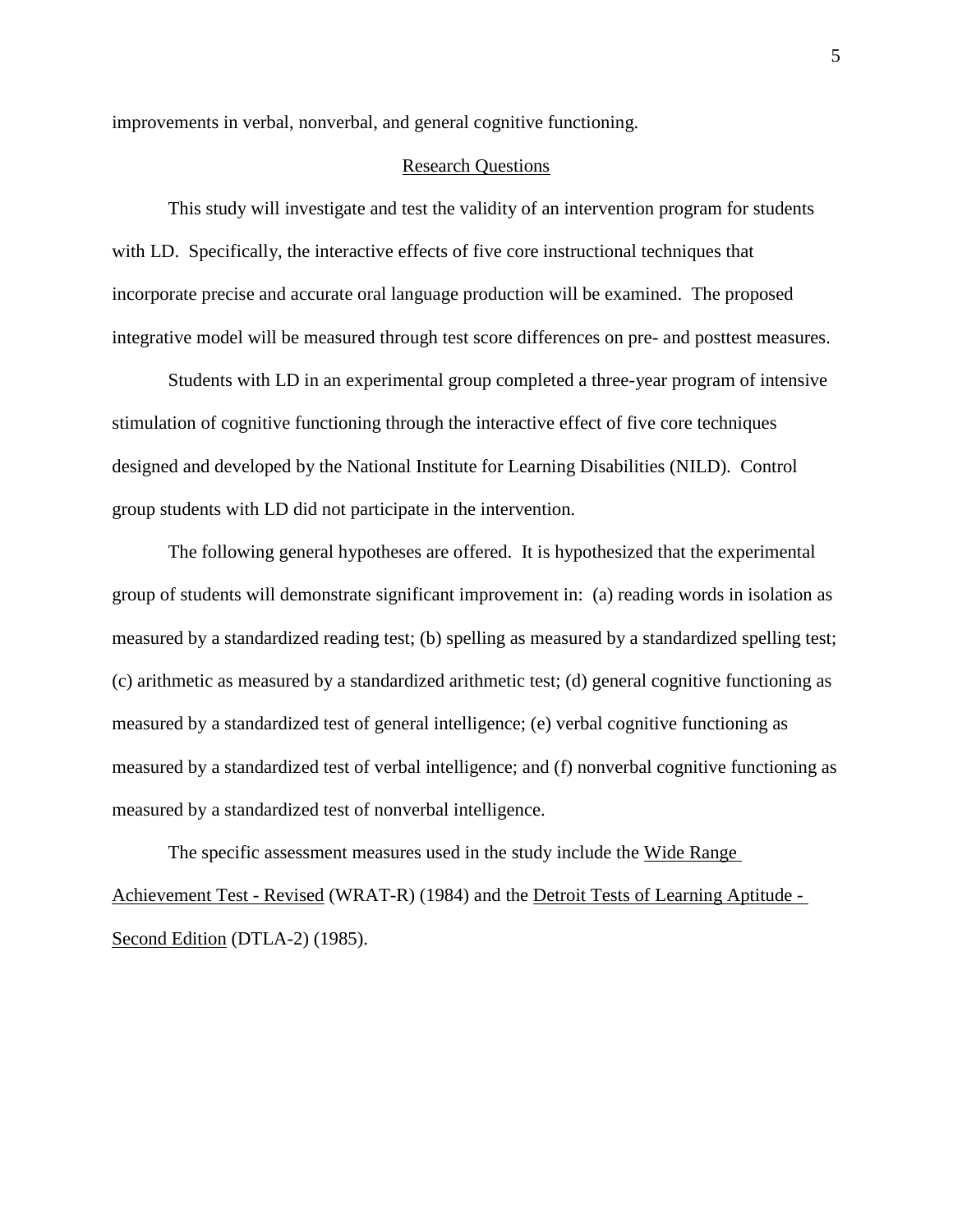#### General Design

This three-year longitudinal study will utilize a quasi-experimental, nonequivalent control-group design. Students were not assigned randomly to the experimental or control groups based upon a prior diagnosis of a learning disability. All students in the study  $(N=72)$ had learning disabilities identified through a battery of psychological and educational tests. All students were recommended to receive educational therapy intervention through NILD. The control group (n=25) consisted of those students whose parents declined the intervention program. Students who received the intervention comprised the experimental group  $(p=47)$ .

## Summary of Review of Literature

Theoretical foundations. It is important to examine the building blocks of cognition and neurological functioning in the light of theories posited by Piaget (1959), Luria (1961, 1966, 1973, 1976, 1980), and Vygotsky (1962/1975, 1978). Their combined contributions to the field of cognitive developmental psychology provided the essential framework for the present study. Specifically, the interrelatedness of thought and language and the contributions of these concepts to cognitive development will be explored.

Piaget, considered by many to be the father of cognitive developmental psychology, laid the foundation for the egocentrism of children's thinking in his seminal work, The Language and Thought of the Child (1959). In describing the differences between egocentric and socialized thought, Piaget stated, "It is non-discursive, and goes straight from premises to conclusion in a single intuitive act, without any of the intervening steps of deduction" (p. 127).

From this theory of egocentrism, Piaget developed the important concept of verbal syncretism. Stated simply, children often think they understand and jump quickly to conclusions without any request for assistance. For example, children hear the remarks of adults and instead of asking for clarification, they instantly imagine that they understand. Thus, they develop their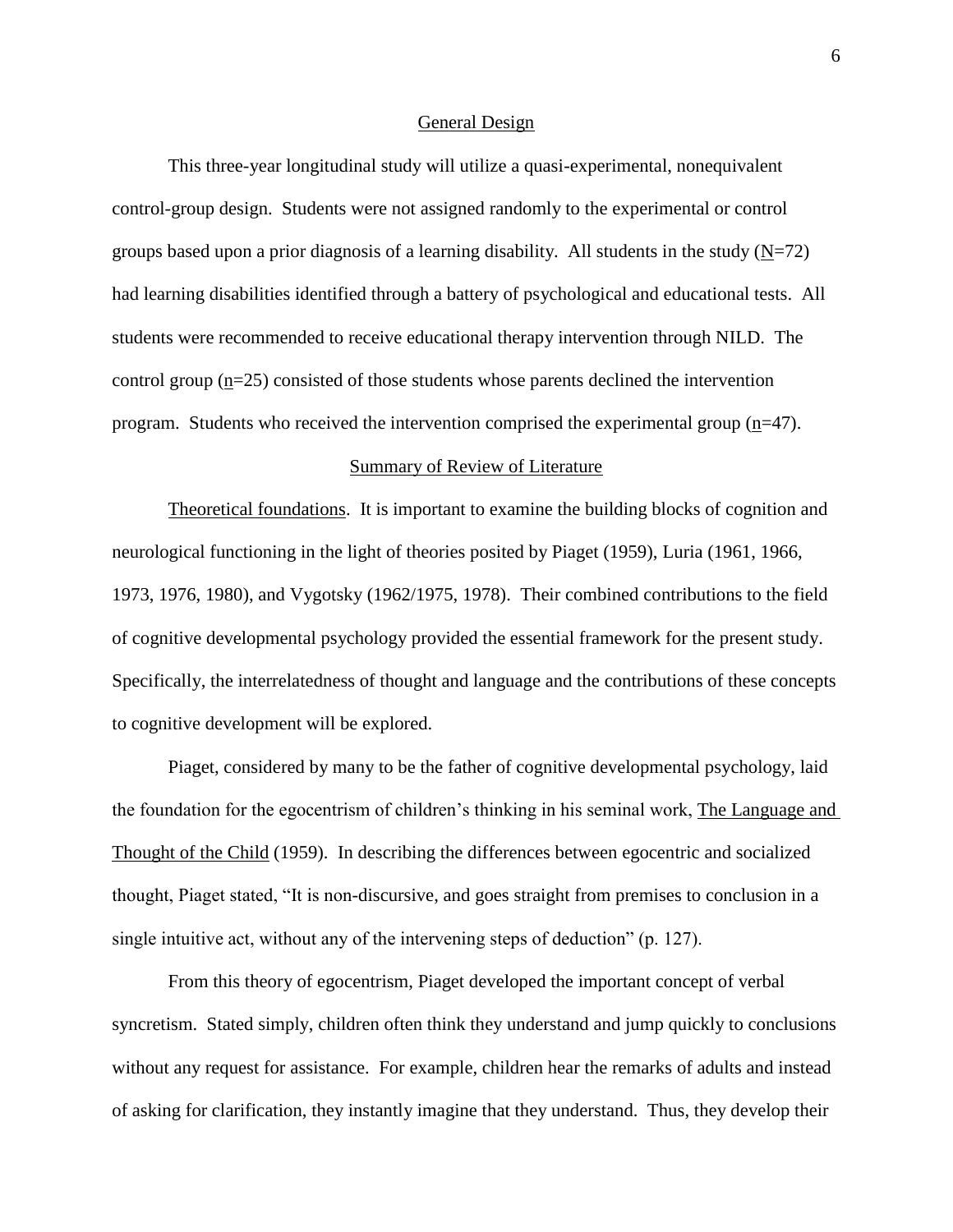own schemas based upon faulty perceptions and are resistant to explore other possibilities.

Piaget contended that childish egocentrism predominates up to the age of seven or eight when social thought begins to be formed. After this age, the egocentrism does not disappear, but "remained crystallized in the most abstract and inaccessible part of the mind... the realm of purely verbal thought" (p. 128). To Piaget, a child's thinking could be directed and structured through verbal interchange. As the adult requested clarification of a concept, the child's mental processes could be taken through specific steps of deduction.

Vygotsky reaffirmed the notion that human learning presupposed a specific social nature. He contended that egocentric speech played an important role, in fact, that the development of thought was determined by language. As a result, Vygotsky viewed verbal interaction with adults as prerequisite for the development of conceptual thinking within the child (Vygotsky, 1962/1975).

In his classic work, Thought and Language, Vygotsky (1962/1975) traced the child's development of speech and thought. He maintained that these skills did not stem from one root, rather, initially thought was nonverbal, speech was nonintellectual. Eventually, the lines met and became essentially linked. Both Piaget (1959) and Vygotsky (1962/1975) noted the importance of inner speech. Vygotsky stated, "Inner speech develops through a slow accumulation of functional and structural changes... and finally the speech structures mastered by the child become the basic structures of his thinking" (pp. 50-51). Vygotsky (1978) refuted Binet's (1909) assumption that development was always a prerequisite for learning. He believed that the developmental process lagged behind the learning process, and that social development gave rise to new functional systems within the mind.

Vygotsky (1962/1975) is perhaps best known for his theoretical position regarding the "zone of proximal development." In essence, this is the distance between a child's actual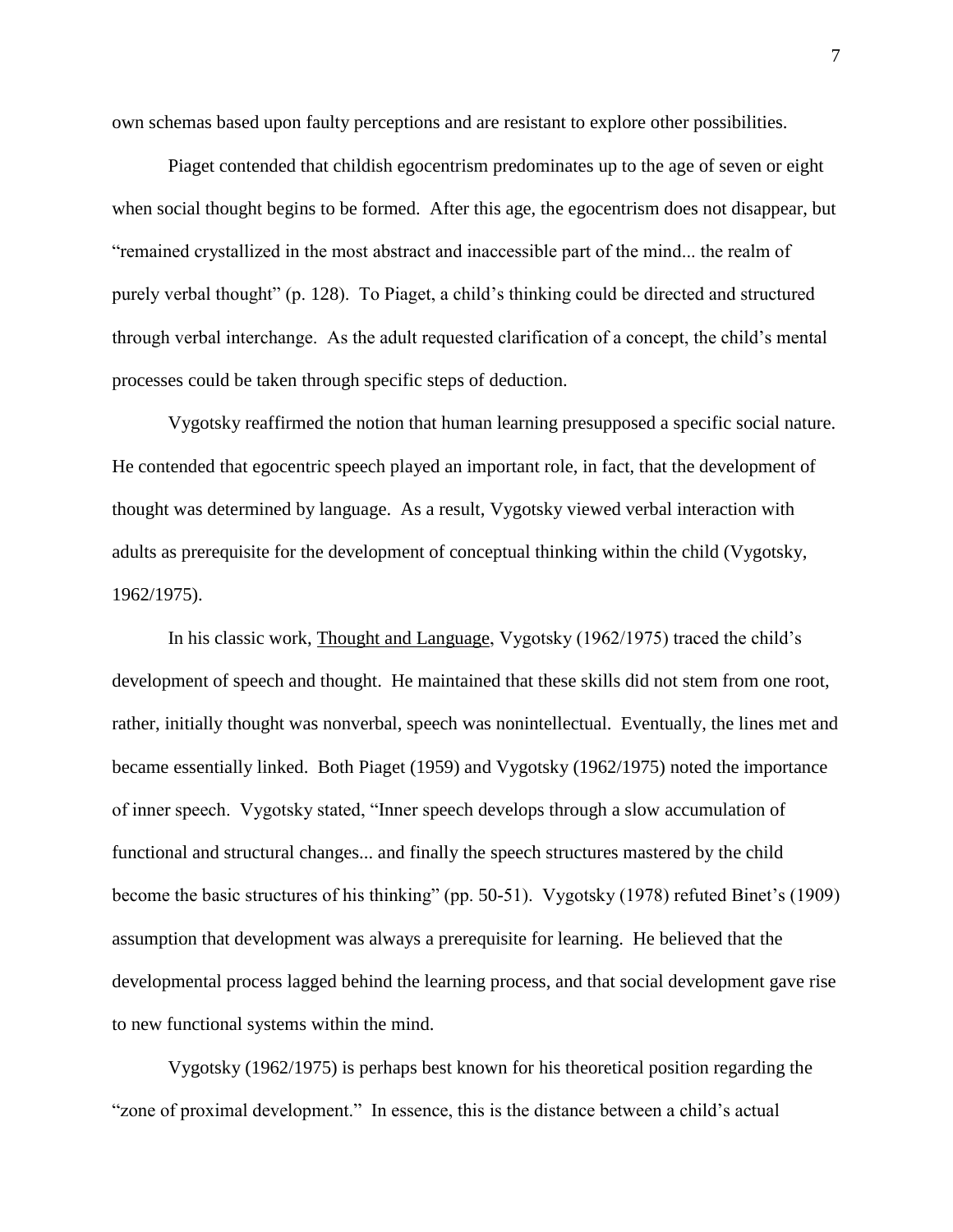developmental level and the level of potential development (that which a child can attain with assistance). The role of interactive speech was viewed as crucial in the creation of this zone of proximal development. To Vygotsky (1978), learning was more than the acquisition of the ability to think. It was the acquisition of many specialized abilities for thinking about a variety of things. In other words, he conceived of learning as a dynamic process involving social contact, verbal interchange, and active learner involvement.

Building upon the philosophies of both Piaget and Vygotsky, Luria (1973) affirmed that mental activities were conditioned by social relations. Concurring that new functional systems were developed in the child as a result of adult interaction, Luria confirmed that egocentric language did not disappear, but became abbreviated internal language, an essential component of thought processing.

Influence of language on learning. In investigating the influence of language upon learning, Luria (1961) conducted an experiment in which he gave young children (aged 12-30 months) two boxes, an empty green one and a red one filled with sweets. It proved difficult for the children to remember which box contained the sweets. When language was introduced to the experiment, however, (i.e., when the colors of the boxes were named), the children were able to identify correct choices more quickly. Luria concluded that language substantially modified the children's perception and permitted them to work out a system of stable associations.

Mounting evidence suggests some students with learning disabilities have significant problems using language functionally (Bryan, Donahue, & Pearl, 1981). Further, in ambiguous or socially complex situations, students with LD have great difficulty asking questions, disagreeing or supporting an argument (Vellutino, 1987). Language development appears to alter the relative strength of stimuli acting upon a child. Thus, Luria discovered that speaking to a child could reshape perception of a compound stimulus and enable weaker perceptual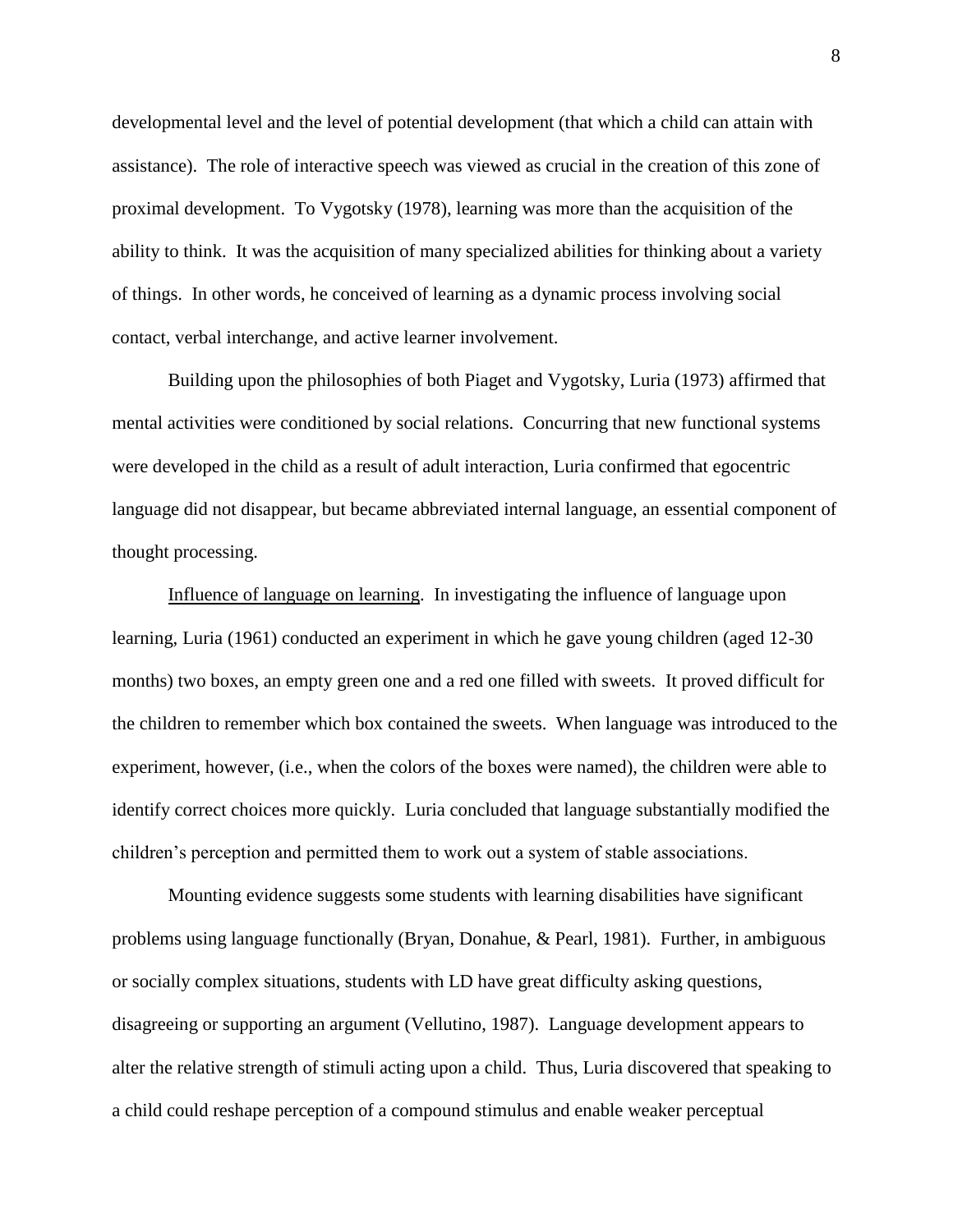components to predominate. For example, when the backgrounds were verbally described in a visual stimulus, children attended to them in preference to the stronger foreground stimulus. To Luria, this cognitive restructuring signaled the rise of new functional systems.

These important discoveries paved the way for Feuerstein's theory of cognitive modifiability (1980). Feuerstein studied under Piaget and built upon the theories of Vygotsky and Luria. Although Piaget, Vygotsky and Luria all recognized the importance of social interaction in the development of cognition, in particular, interactive speech, it was left to Feuerstein to define the role of the mediator, the facilitator of learning, in the learning process.

From the theoretical foundations of Piaget, Vygotsky, Luria and Feuerstein, to the emerging understanding of the neuropsychology of learning, educators can begin to design effective interventions for students with learning disabilities. A collaborative spirit of interactive inquiry between educators and neuropsychologists is beginning to direct the return of the LD field to its scientific roots.

The importance of interactive language in the stimulation of cognitive functioning emerged from the literature review. The need for individualized, intensive mediation aimed at boosting weak cortical functioning was well documented. Further, the active involvement of the learner in verbal interchange appeared to be essential in the formulation of efficient thought processes. The concept of dynamic functioning gave credence to Luria's functional systems theory of brain organization. Deficient cognitive functions, viewed as weak or vulnerable, rather than nonexistent, provided rationale for the reversibility of these functions.

### Summary, Conclusions, and Recommendations

Tracing the development of the field of learning disabilities over the past 20 years has revealed ambiguity and a loss of scientific rigor in research design and methodology. According to Martin (1993), two myths about learning disabilities persist. The first myth is that LD is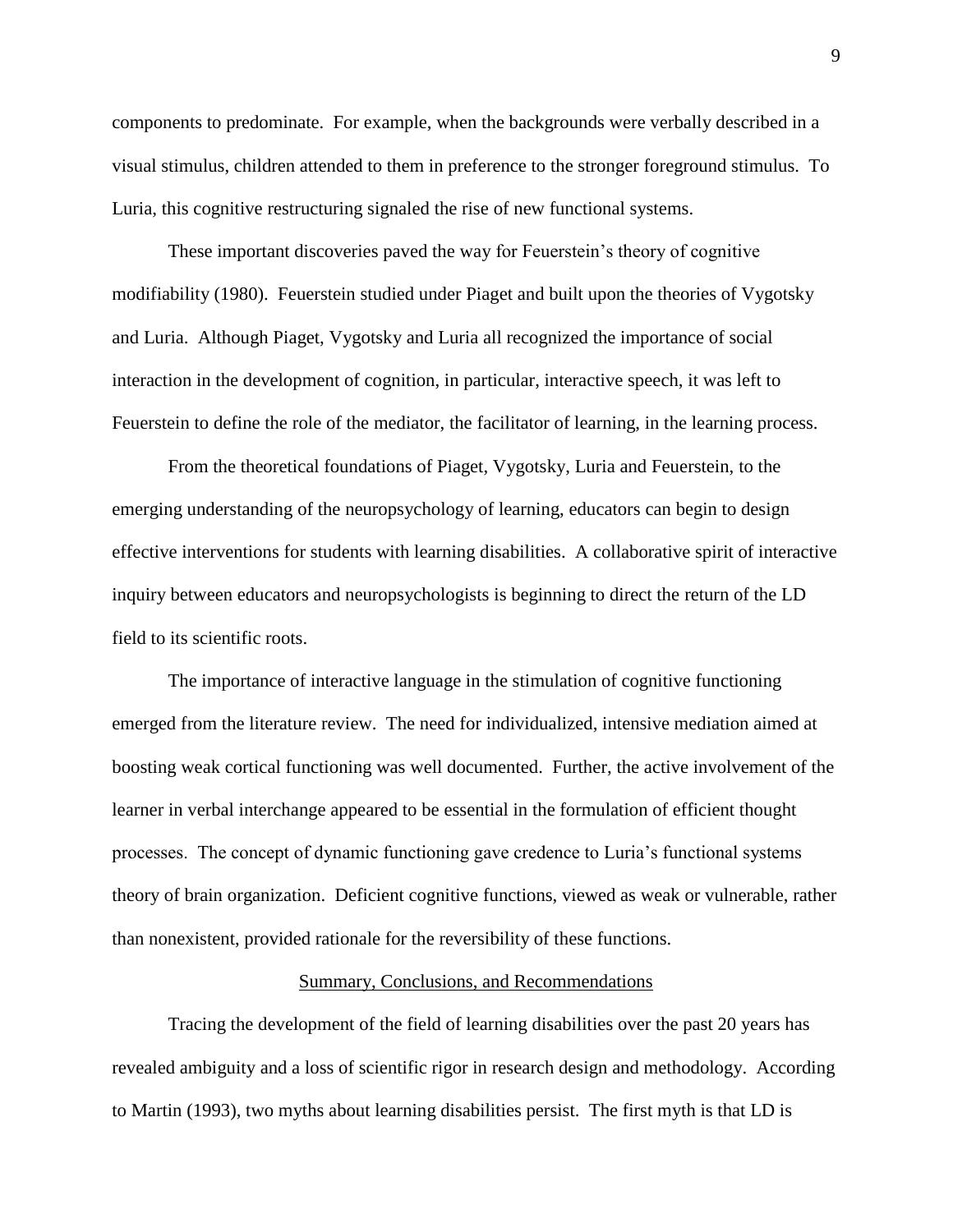always a mild disorder. However, this myth is beginning to change in response to new evidence to the contrary (Seventeenth Annual Report to Congress, 1995).

Government statistics indicate that a considerable percentage of high school students identified with LD (26.7%) drop out of school prior to graduation (Martin, 1993). Another 16% diagnosed with LD exit school for "unknown" reasons. These percentages defy the myth of mildness and confirm significant needs that must be addressed in order for students to achieve in school and be well prepared for life. Outcome studies indicate that only 17.1% of students with learning disabilities pursue postsecondary education despite adequate intellectual abilities (Martin, 1993).

The second myth, according to Martin, is that supplemental education is sufficient to meet the needs of students with LD. Yet, research indicates that many students with learning disabilities do not succeed in traditional resource room settings (Martin, 1993; Spreen, 1988; Zigmond, 1990). With the move toward inclusion of many students with special learning needs in general education classrooms, we must continue to examine the appropriateness of full-time participation in general education for students with LD (Martin, 1993). Many classrooms use extensive whole group instruction that may not be appropriate for these students (Berk & Winsler, 1995). Students with learning disabilities appear to need personal, intensive assistance to address deficient cognitive processing (Bakker et al., 1995). For these reasons, educational policy should be driven by research knowledge concerning effectiveness rather than solely on trying to achieve philosophically desirable ends (Fuchs & Fuchs, 1994). No longer can science take a back seat to the social and political forces that have shaped the LD field to date.

The present study was concerned with building a theoretical foundation for the stimulation of cognitive functioning and applying knowledge and insight from the field of neuropsychology to the field of education. A number of studies have validated the premise that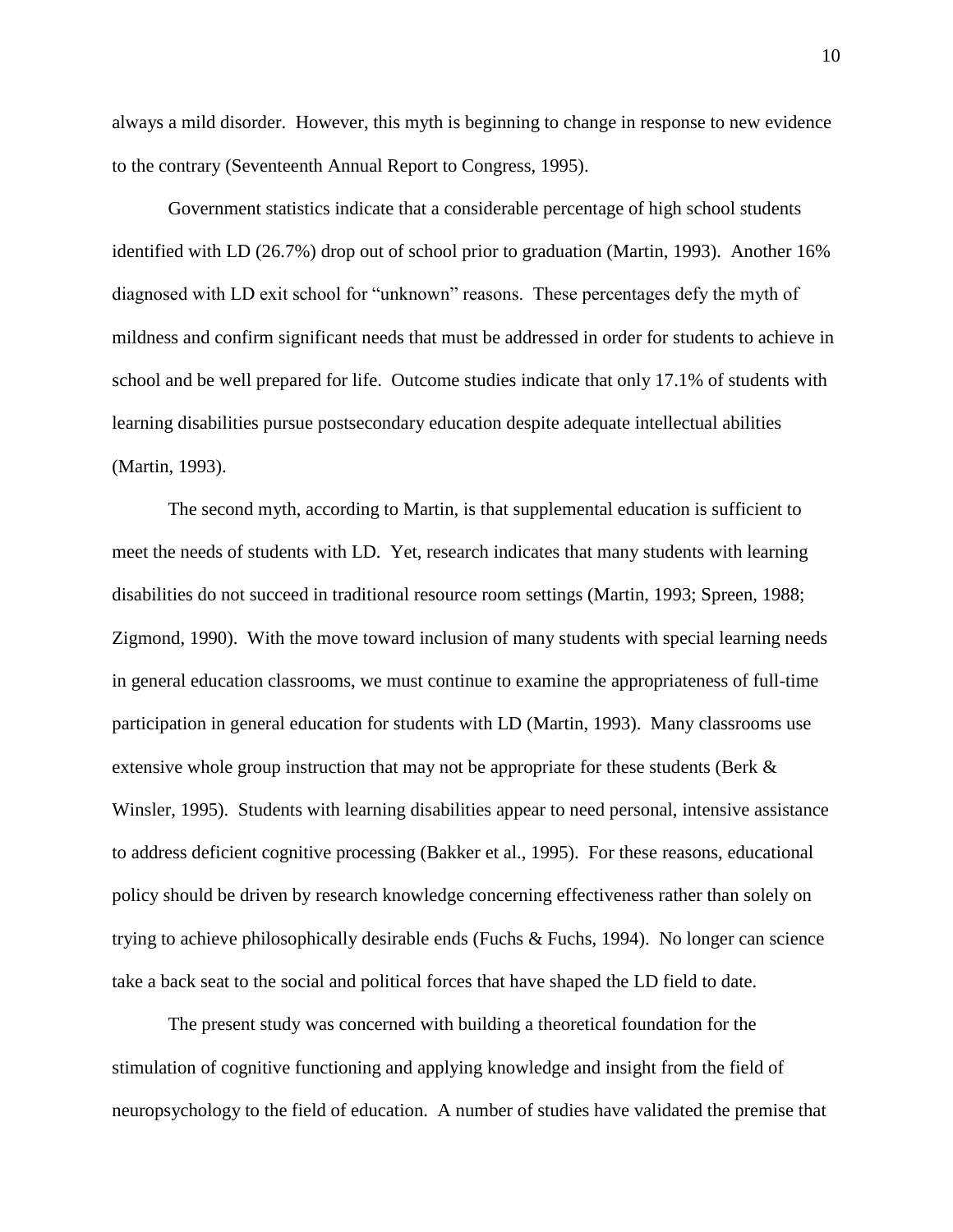cognitive functioning can be enhanced through effective instruction (Scruggs et al., 1994; Swanson, 1993). There is also evidence to support the necessity of interhemispheric collaboration for efficient cognitive processing (Bakker et al., 1995; Levy, 1985). Additionally, emerging research suggests that some deficient cognitive processes can be reversed under specific conditions of intervention (Feuerstein, 1994; Bakker et al., 1995). Neuropsychologists provide support for the premise that fiber pathways within the brain can be "fine-tuned" through intensive intervention (Bakker, 1994; Duane & Gray, 1991). By far, the most significant finding in this area suggests that effective verbal interchange between teacher and student can enhance interhemispheric collaboration and lead to more efficient cognitive processing (Bakker, 1994; Das et al., 1995; Presseisen & Kozulin, 1994).

This study investigated six hypotheses regarding effects of an intervention program aimed at stimulating the cognitive functioning of students with LD through interactive language. In order to test these hypotheses the following specific objectives were defined:

- 1. To determine if completion of an intensive, individualized program of educational therapy would differentially affect the achievement scores in reading, spelling, and arithmetic for students with learning disabilities.
- 2. To determine if completion of an intensive, individualized program of educational therapy would differentially affect the cognitive functioning measured by general IQ (GIQ), verbal IQ (VIQ), and nonverbal IQ (NVIQ) scores for students with learning disabilities.

Six hypotheses were formulated to examine these objectives. Each hypothesis will be discussed separately below in light of findings based upon the statistical measures, the analysis of covariance and post hoc, Tukey, tests.

Hypothesis 1. A significant difference at the .05 level was found in the measured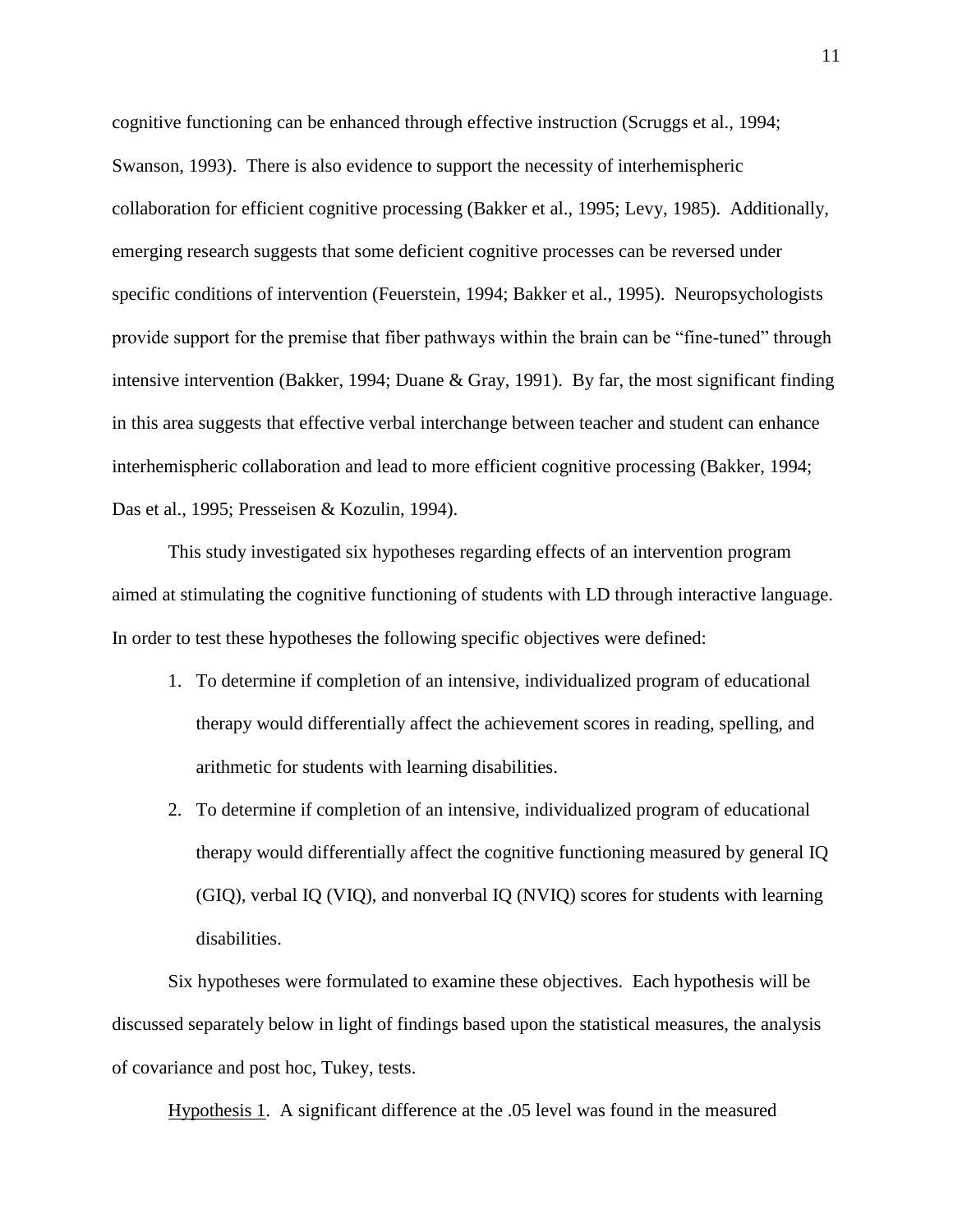improvement of reading words in isolation on the WRAT-R reading test over time for the experimental group. The increase of more than 10 points denotes a significant treatment effect. The control group also made gains over time, although such gains were not statistically significant. Finally, there was an interaction effect, but no statistically significant difference between the experimental and control groups in the posttest means.

Hypothesis 2. A significant difference at the .05 level was found in the measured improvement of spelling scores for students in the experimental group. The increase of nearly 8 points denotes a significant treatment effect. The control group also improved over time, but not significantly. There was an interaction effect, but no significant difference in the posttest means between the experimental and control groups.

Hypothesis 3. A significant difference at the .05 level was found in the measured improvement of arithmetic scores over time for the experimental group. The control group also made statistically significant gains. There was no differential growth between the two groups, that is, no interaction effect.

Hypothesis 4. A significant difference at the .05 level was found in general cognitive functioning for students in the experimental group. The increase of nearly 10 points denotes a significant treatment effect. The control group also improved significantly over time. There was no significant difference between groups prior to the intervention, but a significant difference was found between groups following the treatment. Thus, we can conclude that there was a significant interaction effect leading to both group and time differences.

Hypothesis 5. A significant difference at the .05 level was found in verbal cognitive functioning for students in the experimental group. The increase of nearly 10 points denotes a significant treatment effect. The control group also improved significantly over time. No significant difference was found between groups prior to the intervention; however, a significant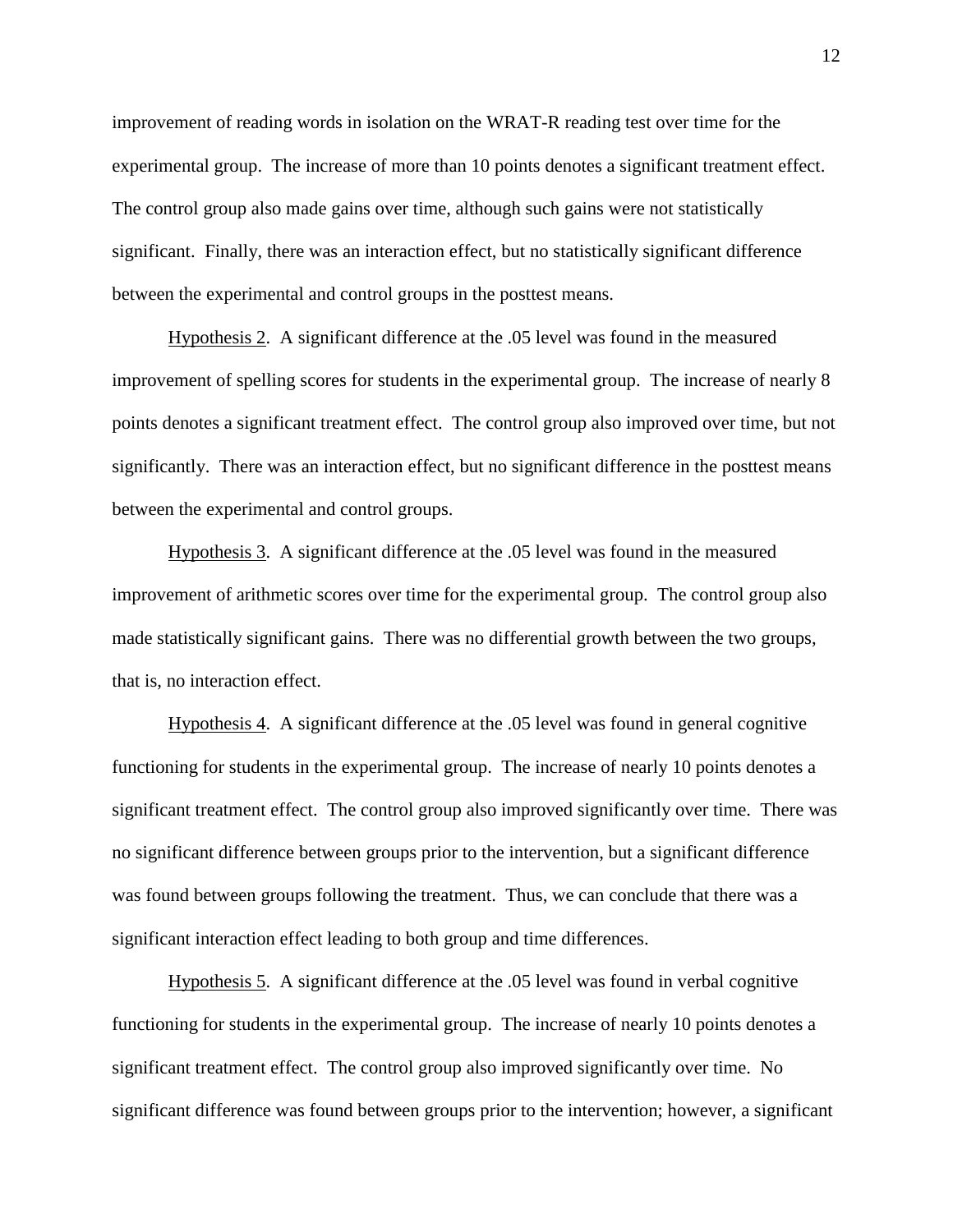difference between groups was found following the treatment. Thus, we can conclude that there was a significant interaction effect leading to both group and time differences.

Hypothesis 6. A significant difference at the .05 level was found in the measured improvement of nonverbal cognitive functioning over time for the experimental group The control group also improved over time, but not significantly. There was an interaction effect, but no significant difference in the posttest means between the experimental and control groups.

Summary of methodology. Using Cronbach's (1980) UTOS construct, defining parameters of a specific study can be designated utos. Each of these four components will be examined in detail. The population (u) for the study consisted of a sample of 72 students identified with learning disabilities through a battery of psychological and educational tests. Students were served in private, parochial schools in seven school systems throughout the United States and one English-speaking school in Venezuela. Students ranged in age from 6-18 years and were enrolled in grades 1 through 12 at the outset of the three-year longitudinal study.

Students in the experimental group  $(n=47)$  completed a program of individualized educational therapy intervention twice weekly for periods of 80 minutes or 160 minutes per week in addition to their general classroom instruction. Students in the control group  $(n=25)$  were diagnosed with LD, but received no specific intervention other than general classroom instruction.

The specific treatment (t) in the study was the intervention developed by the National Institute for Learning Disabilities (NILD), consisting of at least five core techniques administered by educational therapists trained in the NILD method. Specific technique implementation had been standardized and copyrighted in a training manual, Teaching Techniques for the Learning Disabled (NILD, 1993).

The instruments (o) used to measure the treatment effects and test the hypotheses were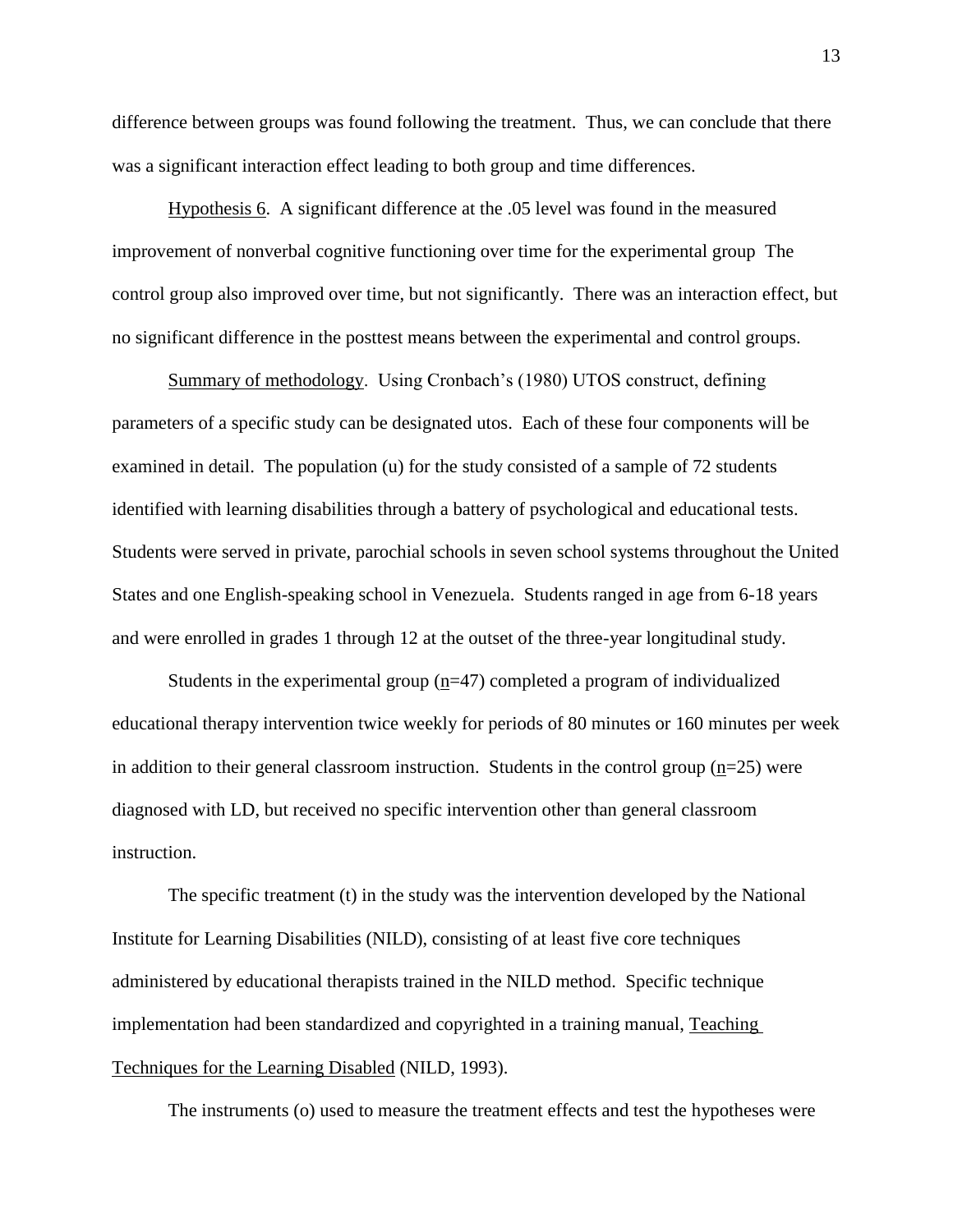the Wide Range Achievement Test - Revised (WRAT-R) and the Detroit Tests of Learning Aptitude - Second Edition (DTLA-2). Although the WRAT-R yields a limited sample of behavior, it does measure acquisition of basic school codes, which are prerequisites for literacy. The DTLA-2 (1985), in turn, measures cognitive behavior and correlates highly with the WISC-R.

The setting (s) of the study was combined with u, t and o (utos) to define the domain of investigation (Cronbach, 1982). Since all participants in the study shared a common private, parochial school culture, the underlying norms and values defined both parental and student involvement. Students were served in a one-to-one setting, but were mainstreamed in the general classroom for the majority of their school experience.

A quasi-experimental nonequivalent control-group design was used as it was not possible to randomly assign students to groups based upon a prior diagnosis of a learning disability. Initial group differences were determined by chi-square analysis and independent t-tests. An analysis of covariance was conducted for each of the six variables: WRAT-R reading, WRAT-R spelling, WRAT-R arithmetic, DTLA-2 GIQ, DTLA-2 VIQ, DTLA-2 NVIQ followed by a posthoc, Tukey, test. Covariates in the study were parental income, WRAT-R reading and spelling. Conclusions

Recent studies confirm that learning disabilities persist into adulthood and that interventions generally are not clearly related to outcomes. Spreen (1988) saw outcome as dependent upon the severity of the disability, parents' socioeconomic status, and the presence or absence of neurological impairment. Additionally, evidence suggests that a language deficit subtype may result in poorer outcomes than other subtypes, since students with LD often have difficulty learning rule-based linguistic systems (Carlisle, 1994). In the present study, it was hypothesized that intensive, individualized intervention would lead to improved academic and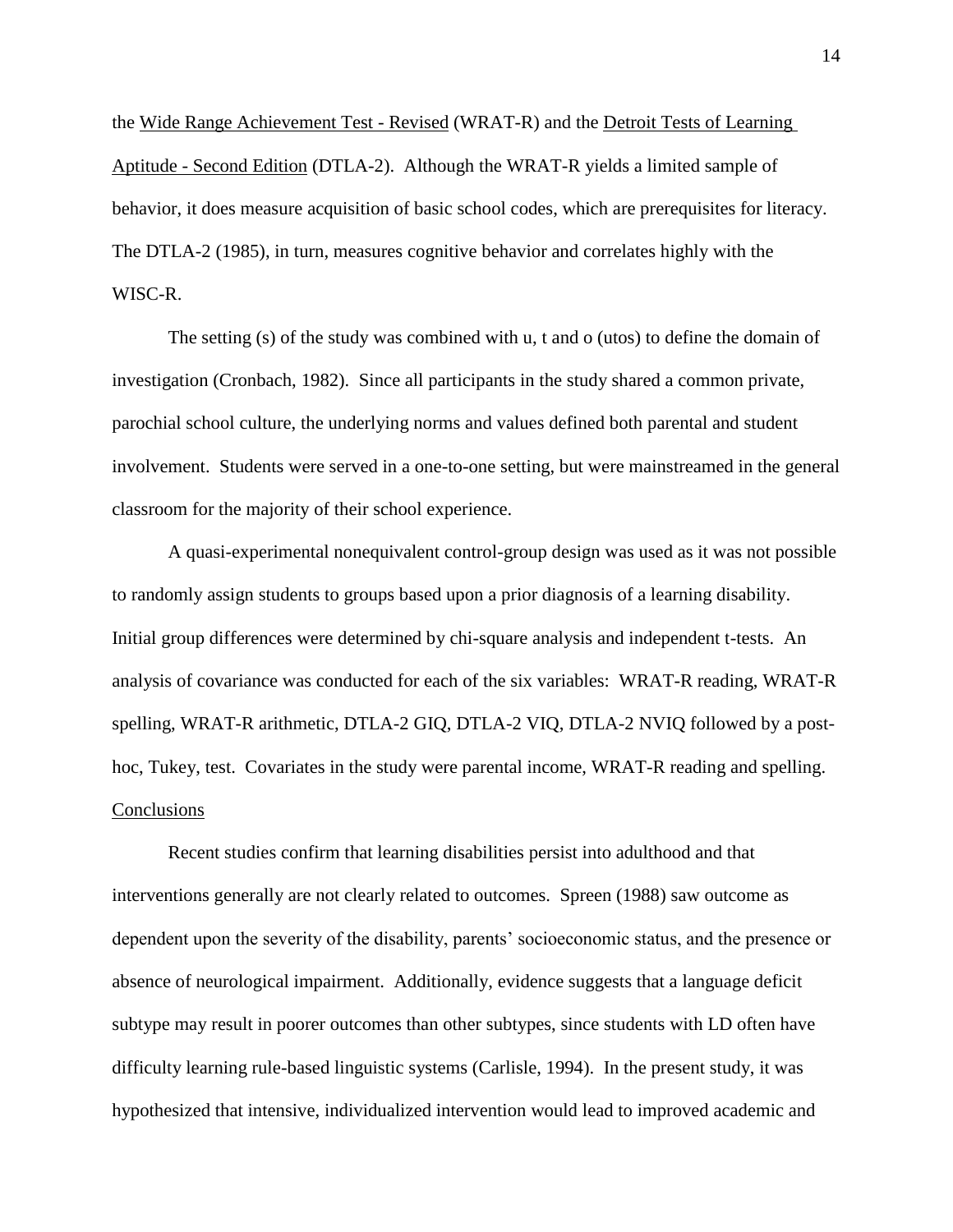cognitive outcomes in students with diagnosed learning disabilities in an experimental treatment group compared to a control group.

Three questions were asked prior to the statistical analyses:

1. Are the groups different? The results indicated a significant difference between groups on two of the six variables used to test the hypotheses. Specifically, students in the experimental group significantly outperformed students in the control group on general and verbal cognitive processing as measured by the DTLA-2. These intelligence measures correlate highly (from .90 to .95) with the full scale and verbal intelligence quotients of the WISC-R. Generally, students with learning disabilities tend to regress in language-related standardized assessments (Spreen, 1988), so an increase of approximately 10 points on each of these variables indicates a significant treatment effect.

2. Is performance different over time? For each of the six variables, performance increased significantly over time for the experimental group. Thus, increases were noted in reading, spelling, and arithmetic, and in general, verbal, and nonverbal IQ scores. Two of the variables, general intelligence quotient (GIQ) and verbal intelligence quotient (VIQ), also increased significantly over time for the control group. Evidence reflects that the experimental group's scores increased significantly over time. There was no apparent difference between groups at the pre- and posttest levels. The trend toward growth of the experimental group, coupled with nonsignificant differences between control and experimental groups, may reflect limited sample size.

3. Do the groups differ by time (is there interaction of group/time)? A significant interaction effect was noted for five of the six variables: reading, spelling, GIQ, VIQ, and NVIQ. In addition, GIQ and VIQ evidenced both group and time differences. Both groups evidenced significant growth; however, the experimental group demonstrated impressive gains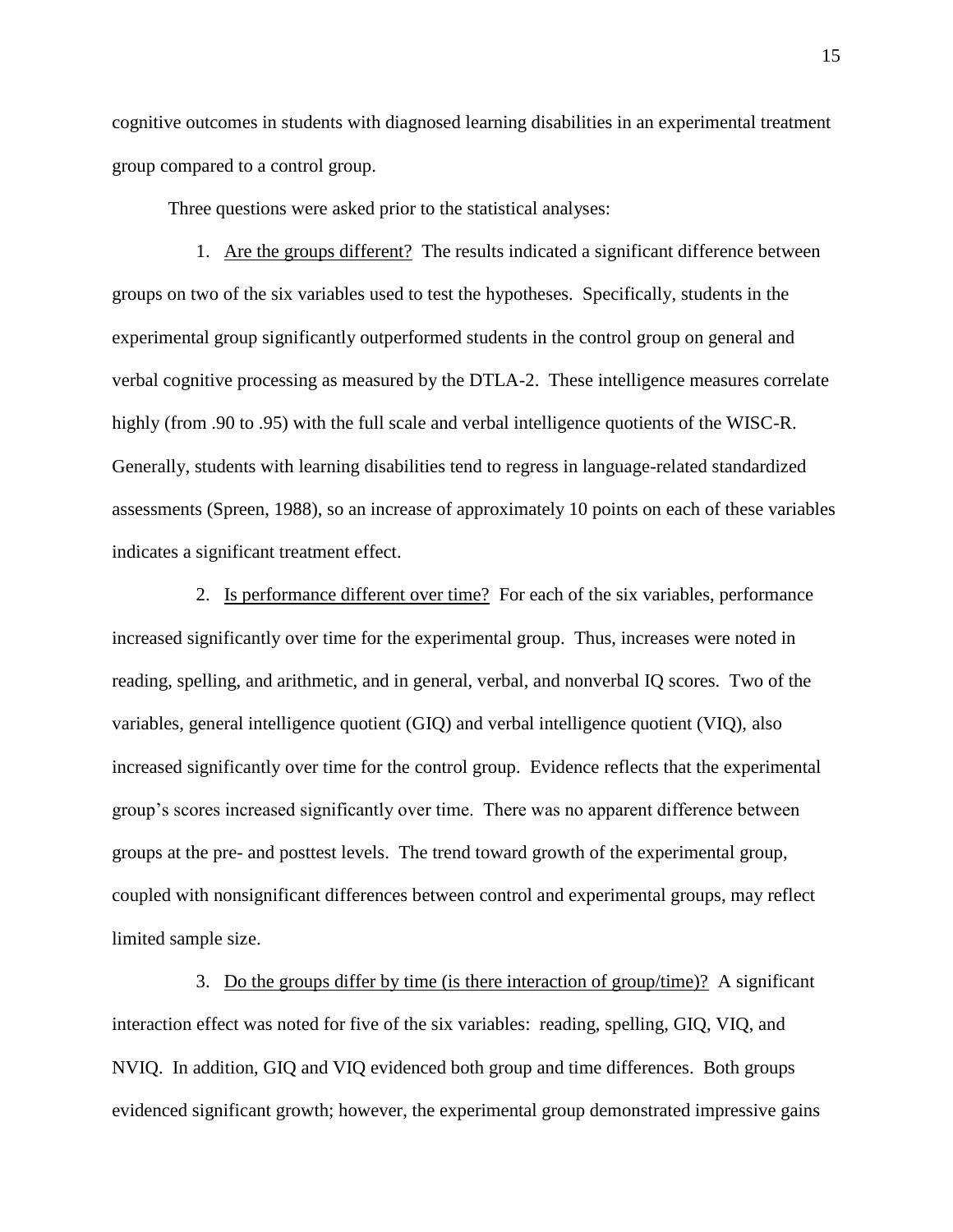compared to the control group.

The treatment also seems to have resulted in successful language stimulation. On every measure, the experimental group made significant gains over time. The control group also progressed over time, although not significantly, in four of the six measures. This growth is possibly due to a smaller gap in this group between ability and achievement. That is, particular language deficits may have been less severe going into the experiment for controls.

Therefore, the conclusion can be drawn that intensive intervention using the NILD educational therapy model appeared to affect significant changes in academic achievement in reading, spelling, and arithmetic and in general, verbal and nonverbal cognitive functioning. Without the use of PET or MRI scans, it cannot be proven that neurological functioning has been enhanced. However, since increased performance on these outcome measures over time is atypical for students with learning disabilities, it may be assumed that greater neurological efficiency is a factor (Bakker, 1994). Follow-up studies on students with LD generally confirm a regression effect in the absence of specific intervention (Horn, O'Donnell, & Vitulano, 1983).

It is noteworthy that in cognitive processing the control group also made significant gains over time. This may reflect excellent classroom instruction and stimulating interactive dialogue within a group setting. However, the performance results of the experimental group were significantly different from those of the control group following intensive, individualized intervention.

Of the three variables measuring cognitive processing, the most significant gains for the experimental group were found to be in the areas of general and verbal intelligence. Thus, on these two measures (GIQ and VIQ), there was a significant group-by-time interaction in which both the experimental and control groups showed significant gains, although the experimental group's gain was significantly greater than that of the control group. Supporters of the NILD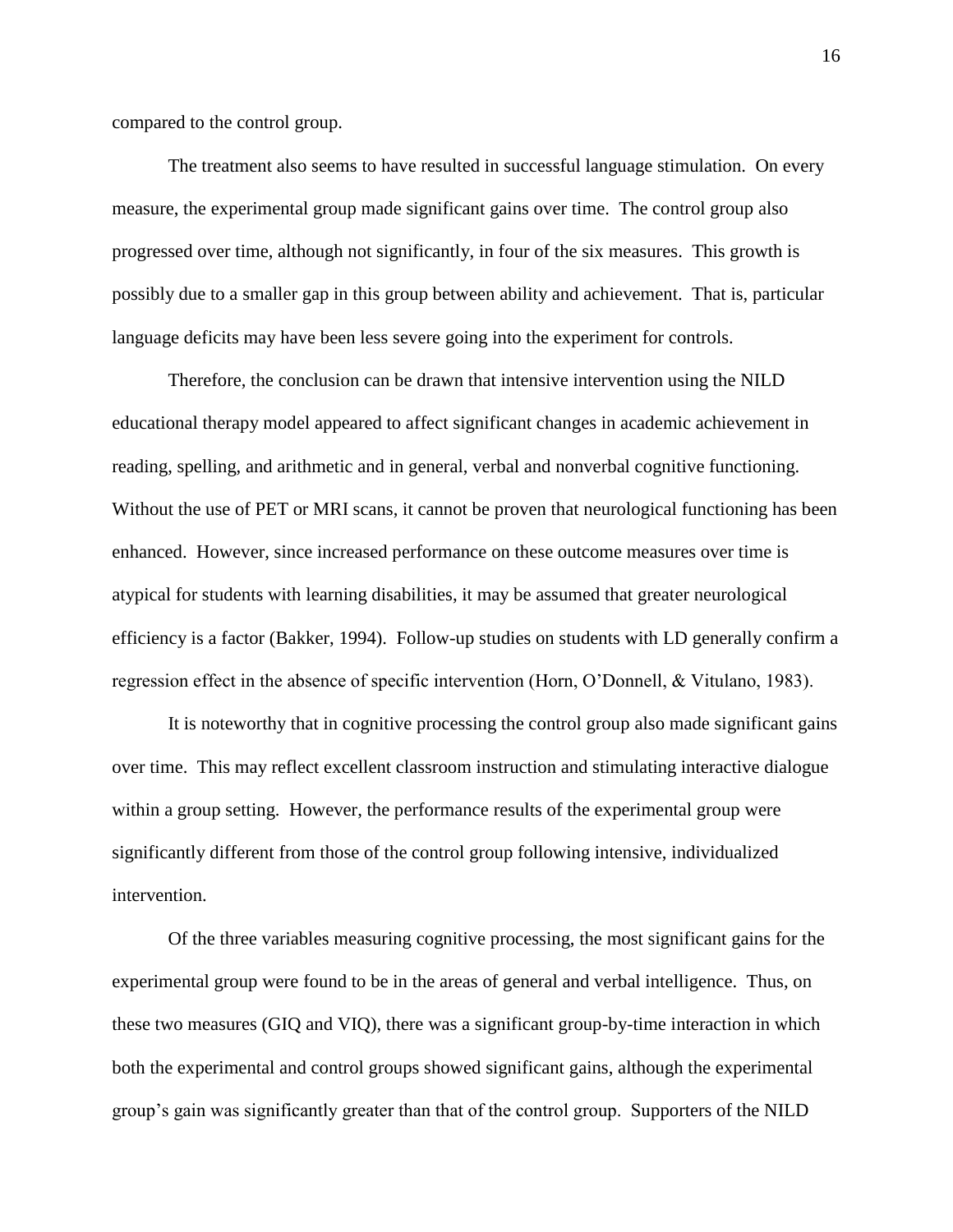model believe that the five core techniques may address these areas of higher cognitive functioning through the medium of interactive language. Further, it has been proposed that the intervention must be individualized and intensive.

Scruggs and Mastropieri (1994) suggested that effective interventions for students with LD should go beyond individualized tutoring. Generally, tutoring attempts to build upon student strengths and typically provides information for the student rather than specifically requiring a student response. Tutored students generally remain passive recipients of information rather than active participants in the learning process. The aim of tutoring generally is to teach content, rather than develop cognition (Kronick, 1988). Students with LD often reflect processing weaknesses manifested at the sensory level. These sensory-level weaknesses may prohibit the development of higher-level tertiary functioning. It is the process of interactive dialogue guided by a skilled mediator that appears to direct the integration of information impacting executive function. Access to basic school codes such as those measured by the WRAT-R (1984) primarily involves sensory-level processing. Whereas tasks such as those assessed by the DTLA-2 (1985) involve greater hemispheric differentiation. It is significant that in the current study the greatest interaction effects reflecting clear differences between experimental and control groups were seen in general and verbal cognitive processing.

Limitations. Continued controversy surrounding the definition of learning disabilities impacts the present study. Defining parameters of LD should include both ability and achievement. The mean IQ score for students in both the experimental and control groups was approximately 106, representing the upper end of the average band of 90-110. In terms of the LD ability-achievement discrepancy, described as one standard deviation below the mean, students within the experimental group fulfilled this criterion in the reading, spelling, and arithmetic pretests, but the control group did not. Generally, their achievement scores were less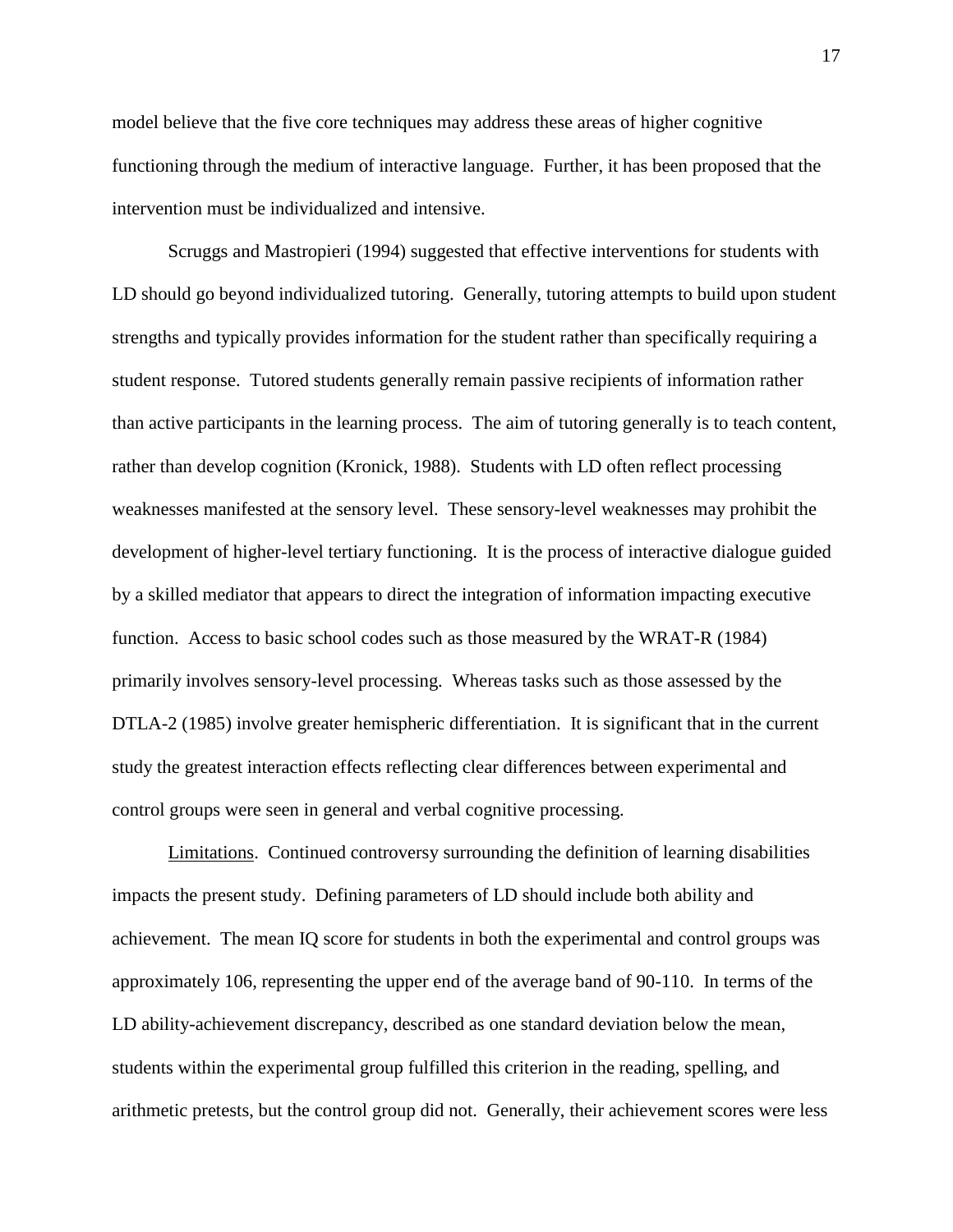than one standard deviation of their IQ scores, bringing into question whether they, in fact, had learning disabilities. This lack of significant discrepancy for the control group may actually serve to strengthen the study in light of impressive gains made by the experimental group.

Although all educational therapists in the present investigation were trained and certified in the NILD approach, it is not possible to account for individual differences in technique implementation and individual proficiency. Another limitation relates to the specific assessment tools used in the study. The WRAT-R measures basic school codes, decoding, encoding, and computation skills, which are basic to academic success in these areas; however, they are not indicative of higher level reasoning or language proficiency.

Since students in the study were drawn from private schools, the question of generalizability to the public sector becomes a possible limitation. To what extent did the setting contribute to the results? Students in the present study were predominately from two-parent families with a mean income of around \$50,000. Parents were generally well-educated with a commitment to their children's education evidenced by a willingness to pay fees above private school tuition costs. Also, there was a time commitment evidenced through agreement to home practice and student support. Cronbach (1982) stated, "In the context of program evaluation, a conclusion about UTOS is a prediction" (p. 176). Judgment and formal reasoning must be combined in light of the evidence to reach a certain conclusion. The credibility of this conclusion depends upon the degree to which the working hypotheses are accepted by the relevant community. Conclusions drawn from the present study should be tested further to examine the findings thoroughly.

Using Cronbach's model, we may view the specific domains of the present study as utos and reflect upon the particular generalizability of the population (u) and the setting (s). Students designated with LD in private school settings are not necessarily comparable to students with LD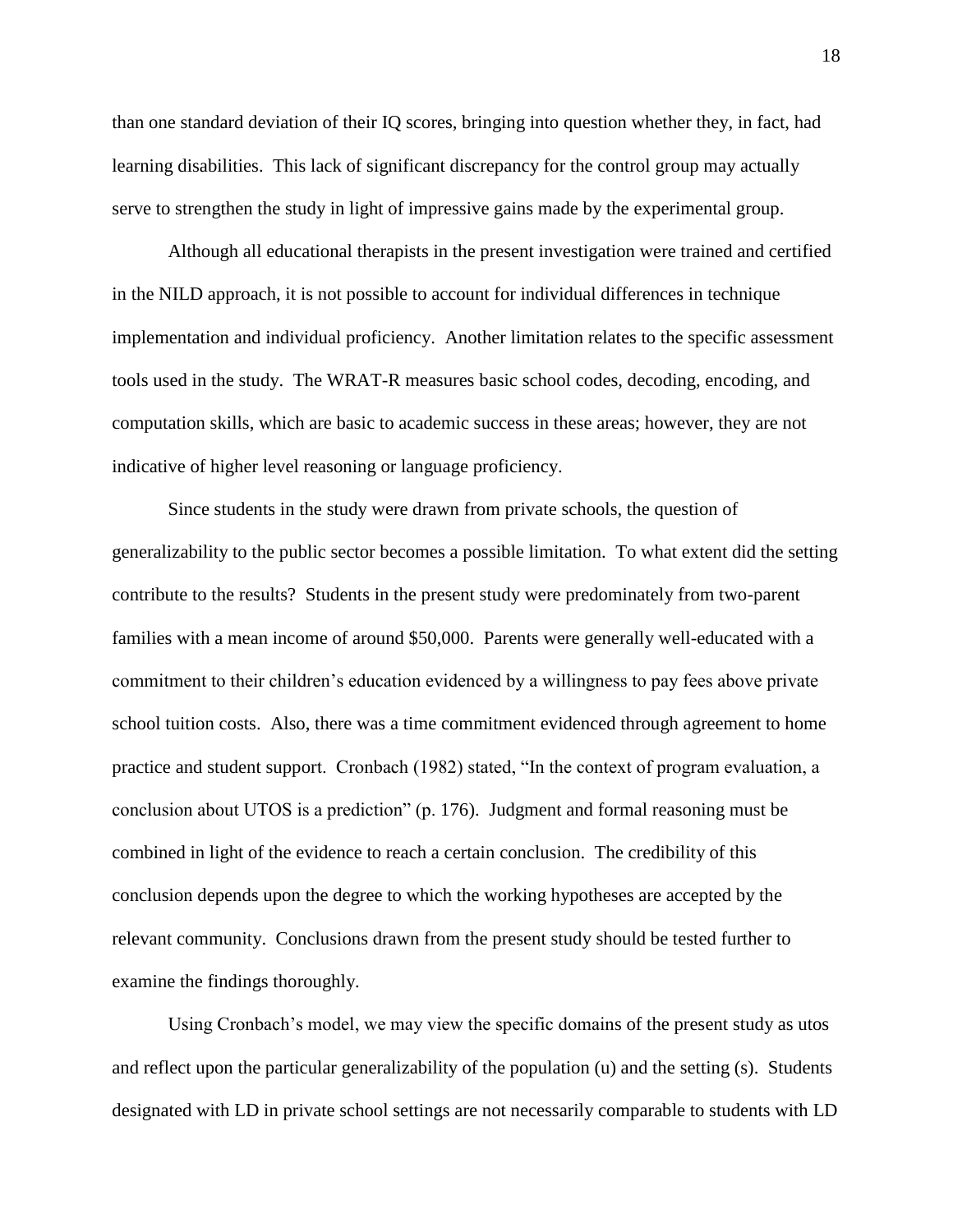in public schools. First, the mean IQ scores of the private school group may be higher than in public settings. Students designated with LD in private settings are not strictly categorized according to standard IQ discrepancy formulas, nor must their achievement be two years below grade level to be determined eligible for services. Since evidence suggests (Spreen, 1988) that measured intelligence accounts for 49% of outcome variance, IQ seems to be by far the strongest of all predictors for success. It is students with the greatest intellectual potential who may benefit the most from this specific treatment intervention.

Further, the issue of parental commitment to education is important. Since the component of home practice defines the model under investigation, parental support (e.g., training in home supervision) and consistency (e.g., ongoing observations and time commitment) may be critical to the treatment's effectiveness. Therefore, the gains of the experimental group in the present study must be clearly defined in the context in which they were found. It is possible that the results evidenced in the present study may be context specific and not generalizable to public school settings. Further studies are needed to confirm effectiveness in other settings and with different populations.

A further limitation of the current study is the lack of data regarding specific classroom performance of the students under investigation. Although test results appear to support both aptitude and academic gains, it would be important to gather data, both statistical and anecdotal, from classroom teachers describing student progress in future studies. Examples of possible classroom measures include student attitudes to learning, motivation, consistency in homework and classwork, grades on tests, daily work, and report cards. Thus, the observing operations (o) need to be redefined in further studies.

Finally, it is not yet possible to measure neurological functioning of students during or following educational treatment interventions. Scientific evidence of increased interhemispheric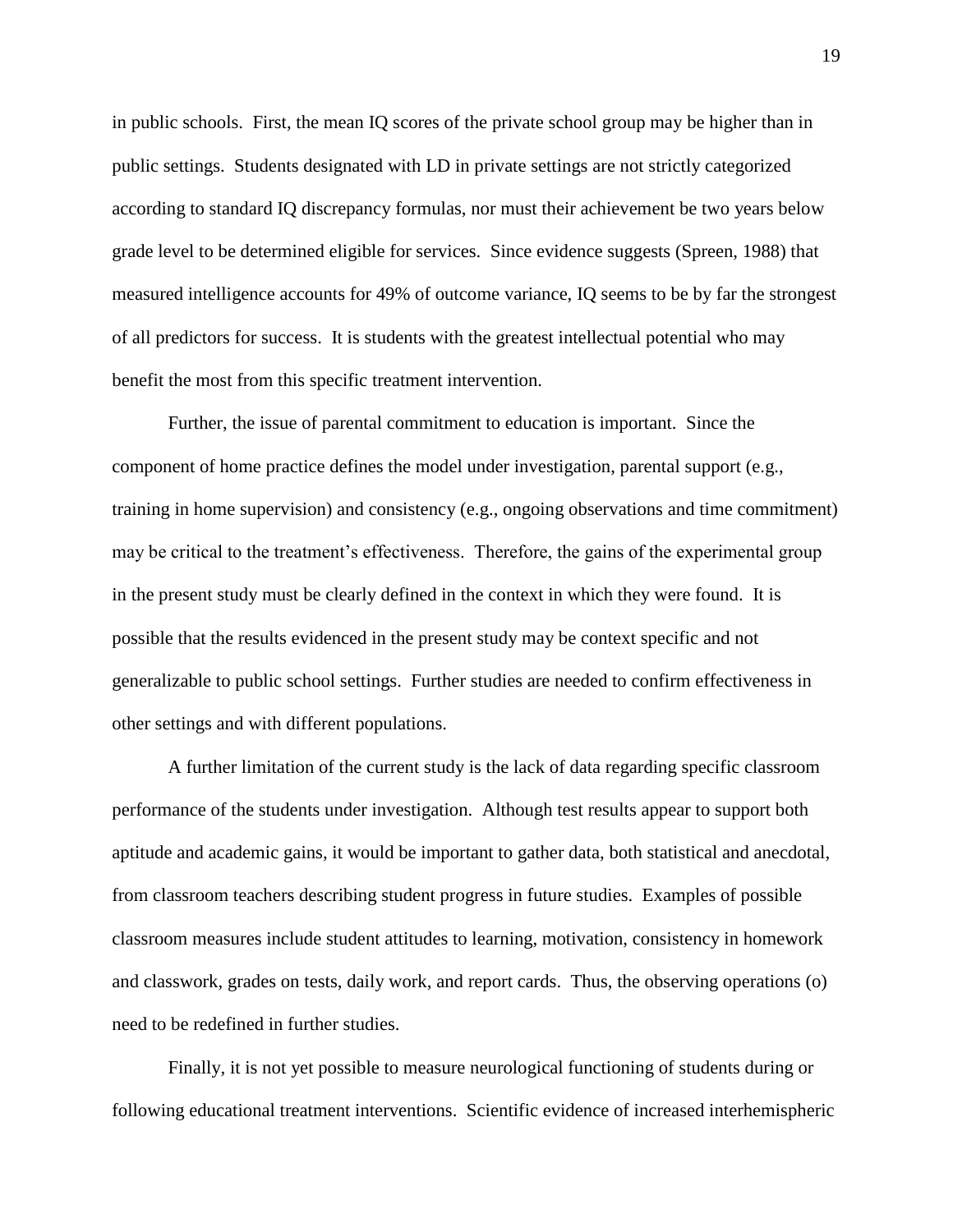collaboration awaits more sophisticated technology.

# Recommendations

Recommendations for future studies. The effects of a specific treatment program have been demonstrated in this investigation. The results raise a number of important questions for researchers to explore in future studies. A primary question involves the experimental group. Are these students getting better? That is, are they achieving academic results commensurate with their ability? It appears that the treatment may have widened the gap between ability and achievement. How does that impact classroom functioning? Are these students able to complete assignments independently? What are their grades and work habits following intensive intervention? Are further modifications needed in their instructional programs? A follow-up study on these 72 students is needed to assess outcome measures relative to performance in the classroom.

Additionally, students in the experimental group were given a treatment package. It is important to examine the elements (e.g., techniques, home practice, parental consistency) within that package individually. Was one of the techniques more powerful than the others, rendering one or more of the others unnecessary? Future studies could examine each of the five techniques in isolation over a period of time to assess its effectiveness.

Further, the elements of home practice, teacher training and effective questioning serve to define the model under investigation. Therefore, the relative importance of each of these elements should be studied individually. For example, would student progress be significant in the absence of consistent stimulation with the Rhythmic Writing technique? Further, how important is ongoing training in the effectiveness of educational therapists? It is assumed that therapists improve in questioning skill over time and with practice and that advanced training facilitates competency. These assumptions should be tested in future studies.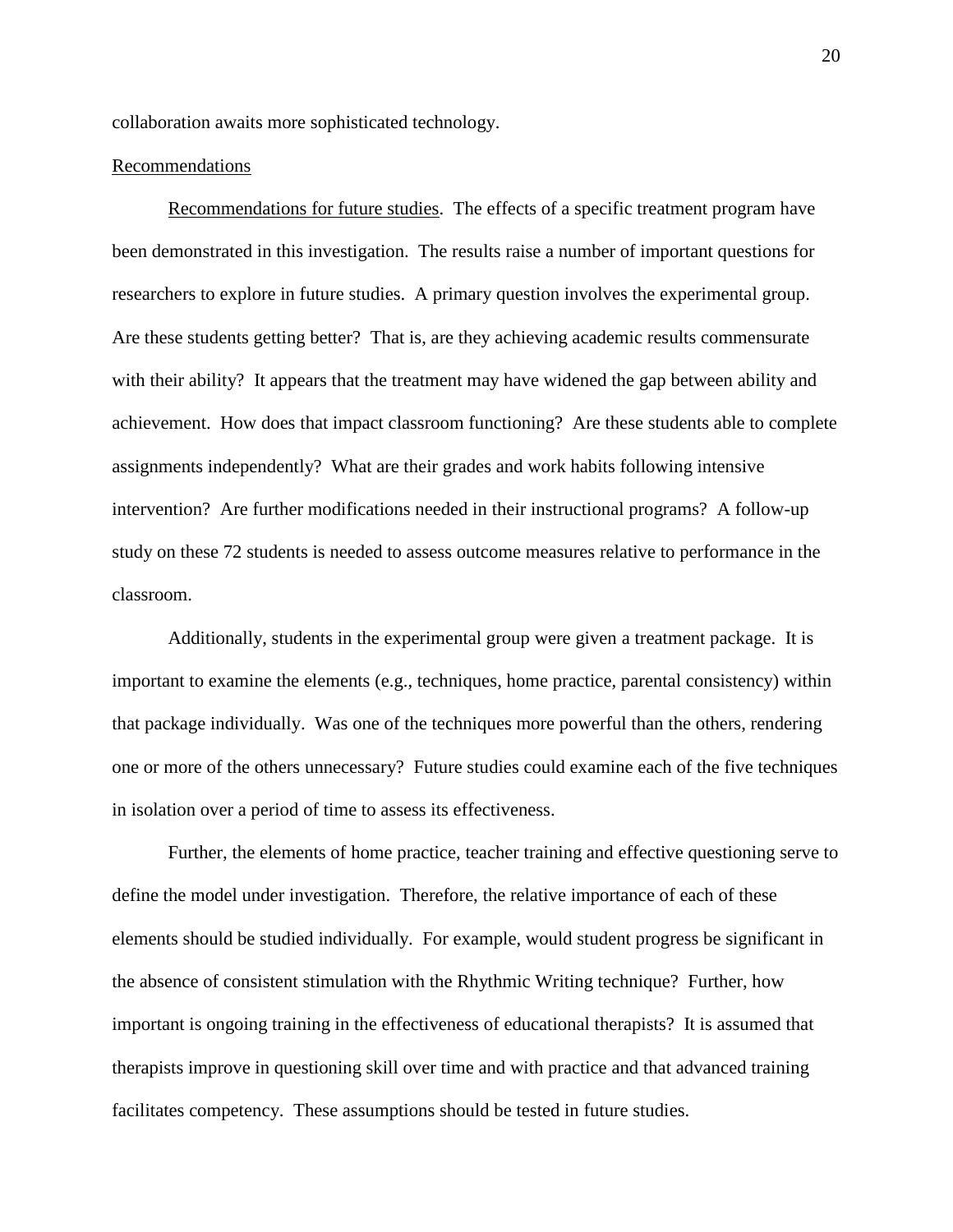Future studies should employ assessment tools designed to measure reading comprehension, writing proficiency, grammar skills, and applied mathematics. For example, the Woodcock-Johnson Tests of Achievement would provide data relative to higher-level reasoning and language fluency. Further, other assessment tools designed to measure executive functioning could confirm the effectiveness of language stimulation for students with LD. Results of the present study seem to indicate that both intensity of service delivery and individualization are necessary to overcome the tenacious cognitive processing weaknesses within the LD population. In this regard, the guidance of a skilled adult mediator appears to be essential. Further studies designed to compare small-group and individual instruction are needed to test these hypotheses.

Administrative implications. Clearly, there are no simple answers to the complex disorder known as LD. Although knowledge of neurological functioning supplies needed insight for educators, such knowledge introduces questions in terms of appropriate solutions. The search for effective interventions must bridge the disciplines of education, neuropsychology, and biology. To date, research domains have been parallel rather than integrated. The field of biology has provided insight regarding brain mechanisms and biological markers relative to neurological functioning. The field of neuropsychology has begun to address and test theories of functional systems and their application to educational interventions. Educators may now draw upon research from other disciplines.

Given the prevalence of LD and the changing roles of administrators as instructional leaders, school administrators might benefit from training in the philosophy and biology of learning disabilities. Such training should be incorporated as part of preparation for leadership at a graduate level and should aim at integrating the academic disciplines of education, neuropsychology, and biology. Further ongoing coursework should be required for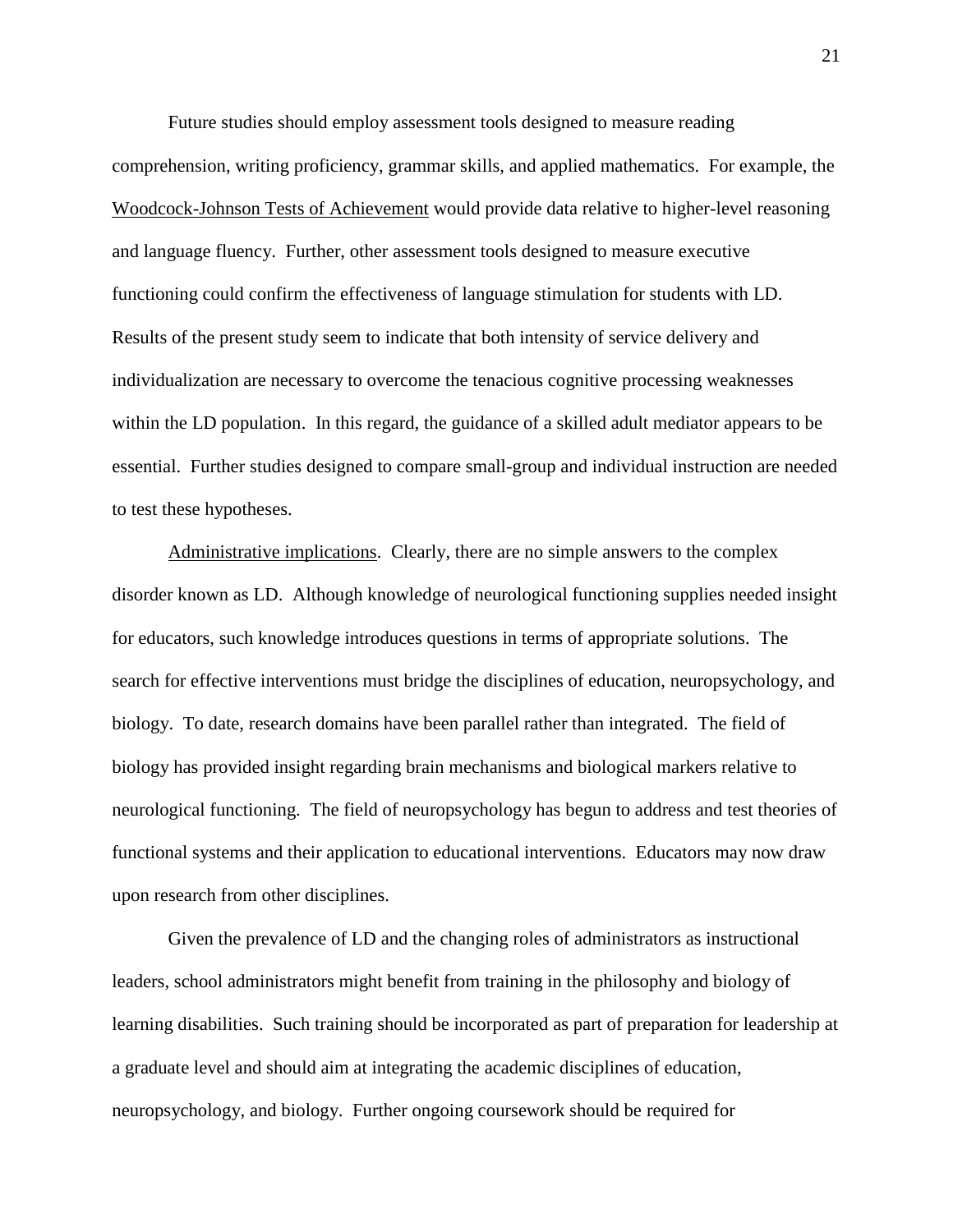administrators to stay current in advances in various fields and their application to learning disabilities.

In terms of staff development, all teachers might benefit from inservice opportunities designed to elaborate the physiology of learning and the importance of guided questioning and interactive dialogue. There is a need to study and research various aspects of interactive dialogue within classroom settings.

Theoretical foundations established by Piaget, Vygotsky, Luria, and Feuerstein should be examined and discussed during preservice and inservice learning. Books such as, The Language and Thought of the Child (Piaget, 1959), Thought and Language (Vygotsky, 1962/1975), Language and Cognition (Luria, 1981), and Instrumental Enrichment: An Intervention Program for Cognitive Modifiability (Feuerstein, 1980) provide rich sources for academic discourse and have significant implications for instruction. Finally, teachers need to be taught to use guided questioning to facilitate learning.

Certain elements of the techniques used in this study could be incorporated into classroom settings. In particular, dictation and mental math could be studied to determine if their integrative properties lead to simultaneous processing. This could be studied with students of different ability levels.

It has been recommended that students with LD need intensive, individualized intervention in order to improve their cognitive processing. Some suggest that these disabilities cannot be adequately addressed in a whole class or even a small-group setting. The costs of individual therapy are administratively daunting. It is clear, however, that something must be done to curb the numbers of students with LD who continue to drop out of school in record numbers. Further, the link between learning disabilities and juvenile delinquency has been well established (Brier, 1989). Already the cost to society is staggering. Certain treatment package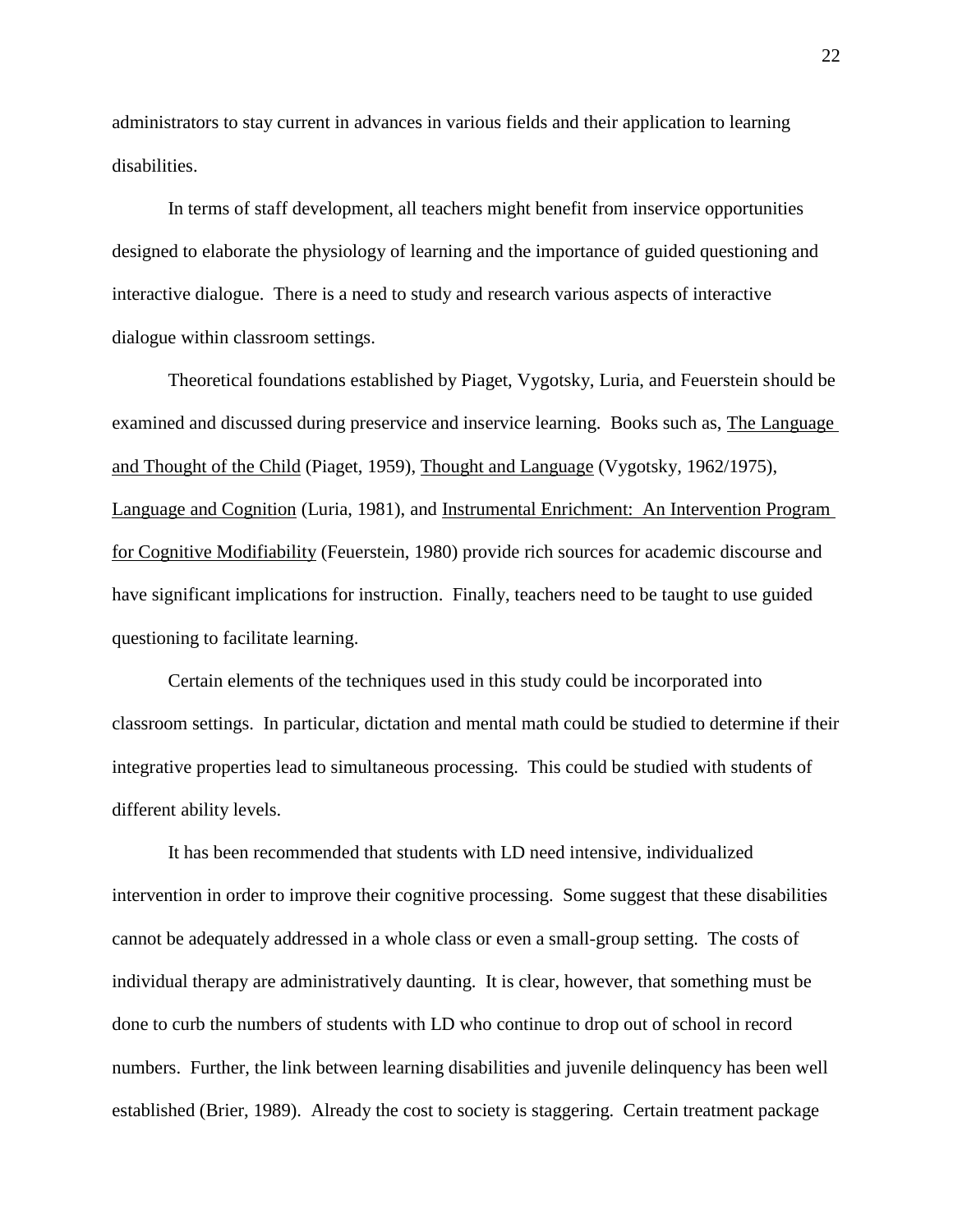elements would need to be in place to test the efficacy of implementing the NILD model in public settings. First, school administrators would have to commit to the provision of one-to-one instruction for a three-year pilot study with a sample of students diagnosed with LD. Second, these students' parents would need to agree to the time commitment necessary to provide consistent support and home practice. Third, the students themselves, particularly at middle and high school levels, would need to be motivated and willing to become actively involved in the learning process. Finally, a system of professional collaboration would need to be instituted so that classroom teachers and trained educational therapists could work together to plan and design effective student programming. At this time, it has not been proven that the NILD intervention package would be effective in public school settings. It would be important to test the hypothesis that with administrative support and student motivation the individualized intervention would be both appropriate and effective within public schools.

In terms of staff development, building a successful intervention program for students with learning disabilities requires creative energy and the development of collaborative cultures within both schools and systems. Classroom teachers and educational therapists should be trained to work together in partnership dyads to share resources and mutually design appropriate accommodations for students with LD in the general classroom. Generalists and specialists would benefit from a structured problem-solving method that incorporates active listening and relationship-building components. In time, the dyads could form teams that may include families and even the students themselves.

Creative solutions for the growing numbers of students identified with LD must be explored through interagency collaboration. For example, teams composed of social workers, neuropsychologists, teachers, administrators, educational therapists, families, physicians, and other professionals could create a synergy released through the shared expertise of each. As the